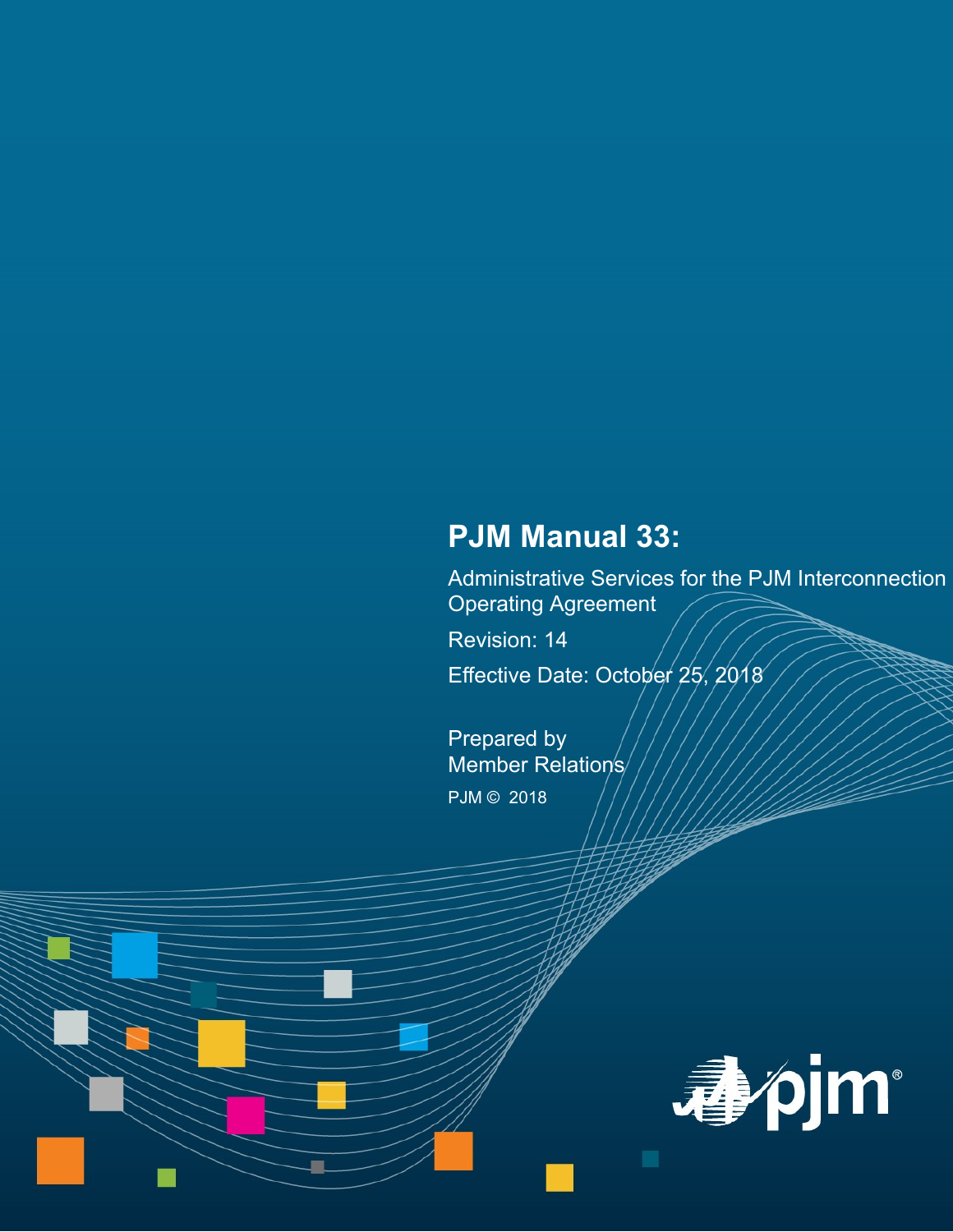

# **Table of Contents**

| 19 |
|----|
|    |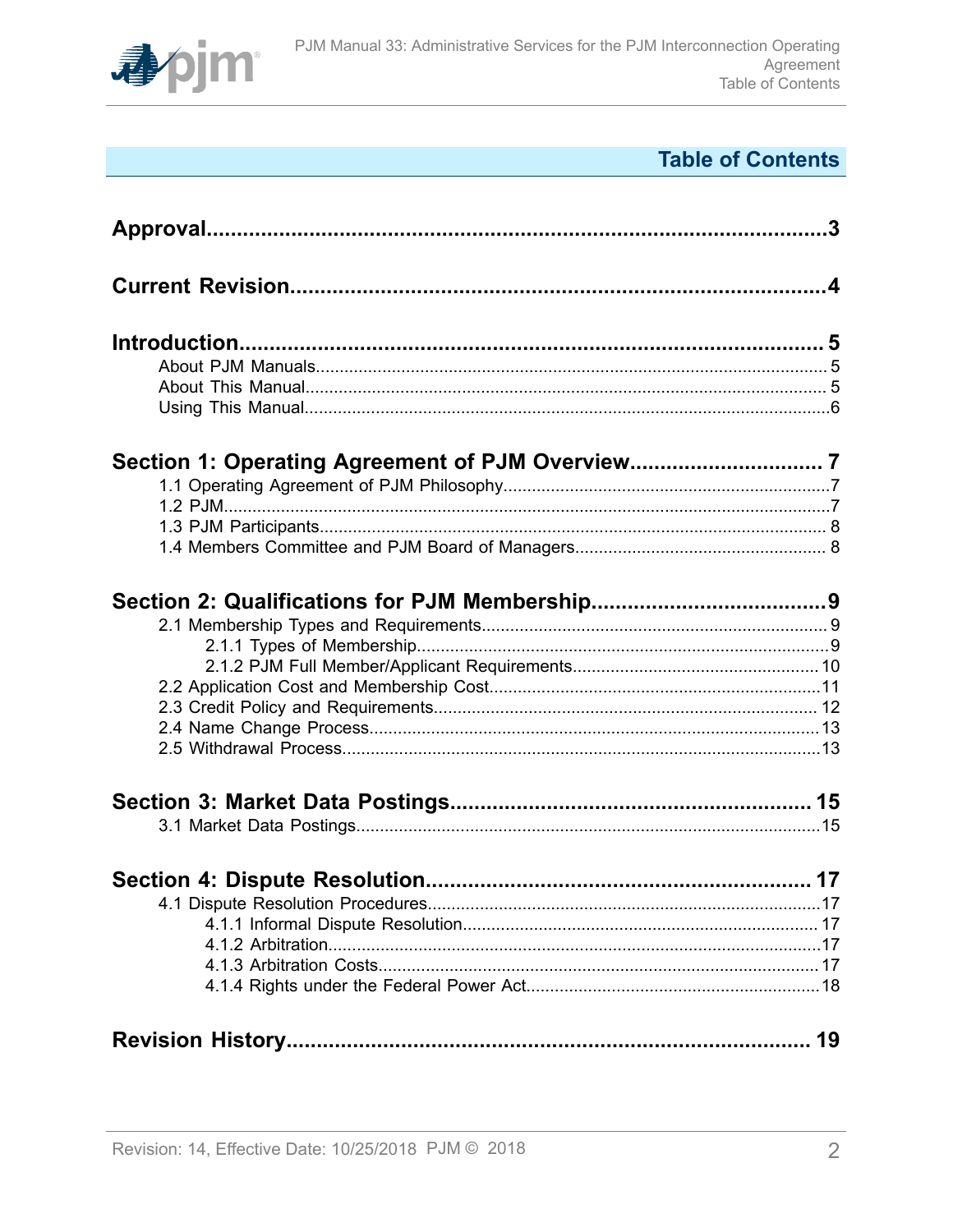

# <span id="page-2-0"></span>**Approval**

Approval Date: 10/25/2018 Effective Date: 10/25/2018

Anita Patel, Manager

Knowledge Management Center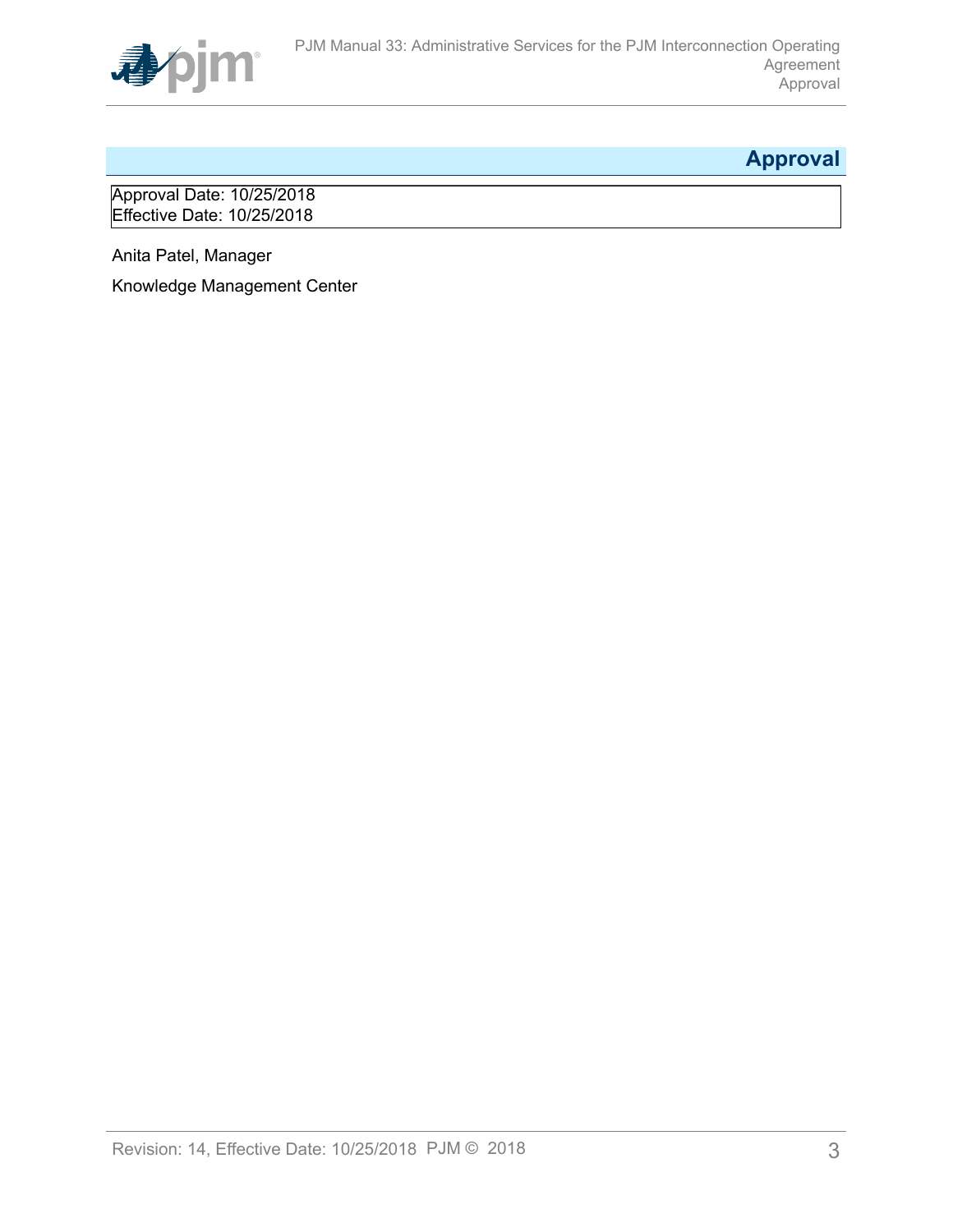

# <span id="page-3-0"></span>**Current Revision**

### **Revision 14 (10/25/2018):**

• Section 3.1: Added Transmission Constraint Penalty Factor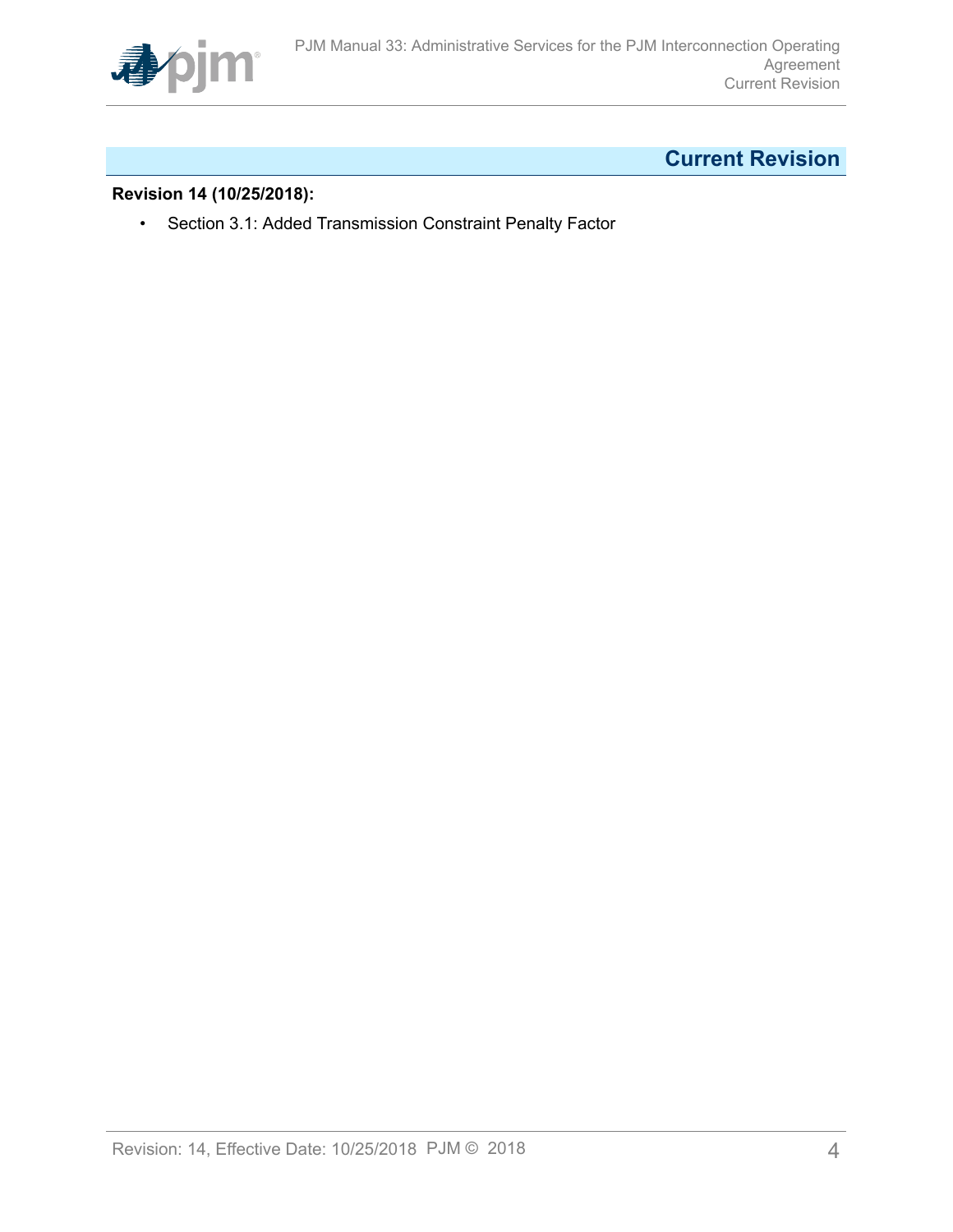

### <span id="page-4-0"></span>**Introduction**

Welcome to the **PJM Manual for Administrative Services for the PJM Interconnection Operating Agreement**. In this introduction, you will find the following information:

- What you can expect from the PJM Manuals in general (see "About PJM Manuals").
- What you can expect from this PJM Manual (see "About This Manual").
- How to use this manual (see "Using This Manual").

## <span id="page-4-1"></span>**About PJM Manuals**

The PJM Manuals are the instructions, rules, procedures, and guidelines established by PJM for the operation, planning, and accounting requirements of PJM and the PJM Energy Market. The manuals are grouped under the following categories:

- **Energy Market**
- Regional Transmission Planning Process
- Transmission
- Reserve
- Accounting and Billing
- Administrative
- Miscellaneous Manuals

For a complete list of all PJM manuals, go to the Library section on PJM.com.

## <span id="page-4-2"></span>**About This Manual**

The **PJM Manual for Administrative Services for the PJM Interconnection Operating Agreement** is one of a series of manuals within the PJM group of manuals. This manual focuses on administrative issues including the qualifications for new applicants, the application procedure, PJM Market Data Postings and dispute resolution.

### The **PJM Manual for Administrative Services for the PJM Interconnection Operating Agreement** consists of four sections. The sections are as follows:

- Section 1: Operating Agreement of PJM Overview
- Section 2: Qualifications for PJM Membership
- Section 3: PJM Services
- Section 4: Dispute Resolution

### **Intended Audience**

The intended audiences for the **PJM Manual 33 for Administrative Services for the PJM Interconnection Operating Agreement** are:

• Applicants for the Operating Agreement of PJM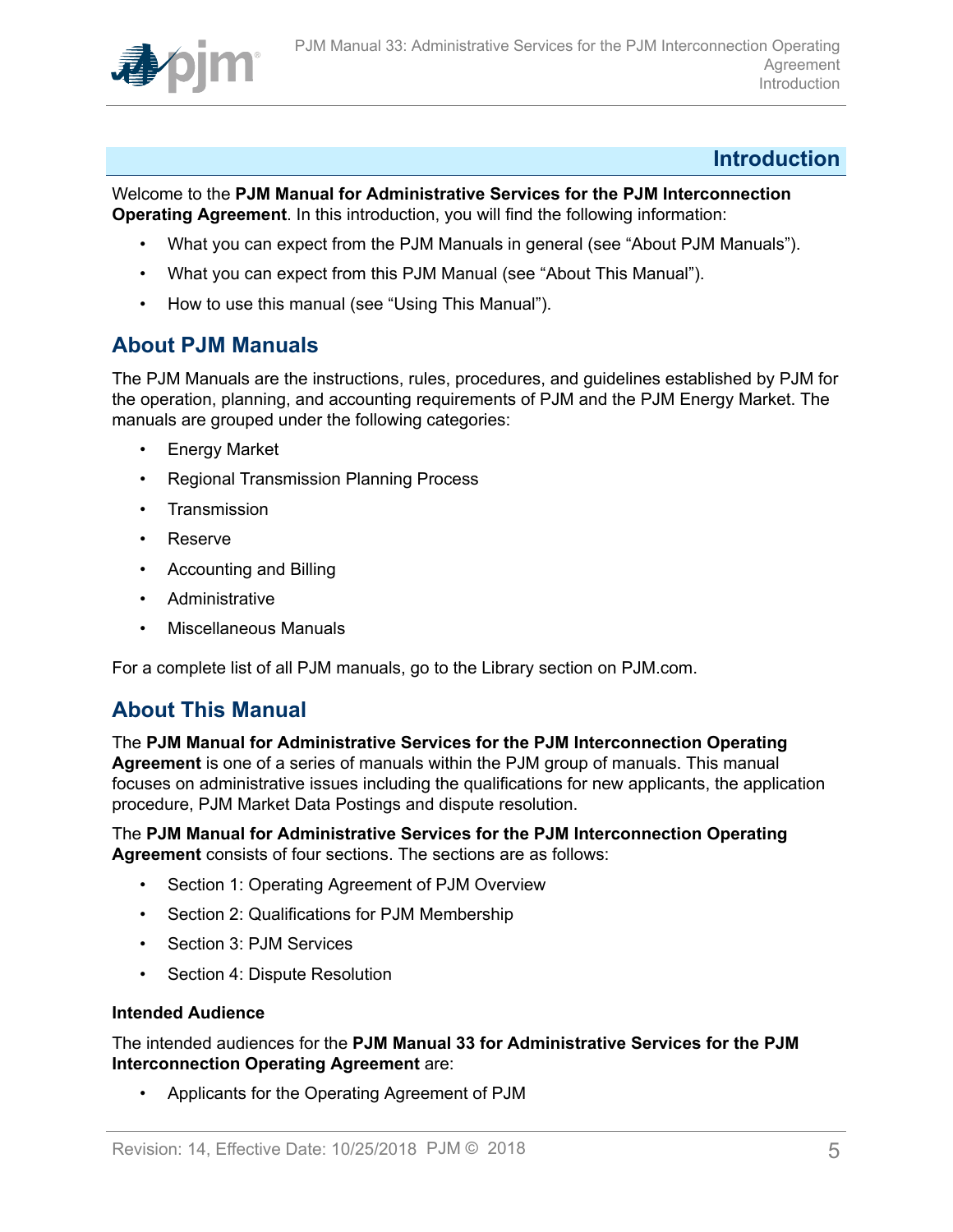

- Participants in the Operating Agreement of PJM
- PJM staff

### **References**

The references to other documents that provide background or additional detail directly related to the **PJM Manual for Administrative Services for the PJM Interconnection Operating Agreement** are the following:

- Operating Agreement of PJM (<http://www.pjm.com/library/governing-documents.aspx>)
- PJM Open Access Transmission Tariff ([http://www.pjm.com/library/governing](http://www.pjm.com/library/governing-documents.aspx)[documents.aspx\)](http://www.pjm.com/library/governing-documents.aspx)
- Agreement Among the PJM Transmission Owners to Provide a PJM RTO-wide Open Access Tariff (Transmission Owners Agreement) ([http://pjm.com/media/documents/](http://www.pjm.com/library/governing-documents.aspx) [merged-tariffs/toa42.pdf\)](http://www.pjm.com/library/governing-documents.aspx)
- Reliability Assurance Agreement [\(http://www.pjm.com/library/governing](http://www.pjm.com/library/governing-documents.aspx)[documents.aspx\)](http://www.pjm.com/library/governing-documents.aspx)
- Regional Transmission Guide for Oasis and Transmission Reservations

This manual does not supersede the formal requirements of any of the referenced documents.

# <span id="page-5-0"></span>**Using This Manual**

Each section of this manual begins with an overview and the philosophy is reflected in the way material is organized. The following bullet points provide an orientation to the manual's structure.

### **What You Will Find In This Manual**

- A table of contents
- An approval page that lists the required approvals and the revision history.
- Sections containing the requirements for application for membership in the interconnection agreement, explaining PJM and members committee responsibilities, and describing dispute resolution procedures.
- Definition of the costs of application for membership and the on-going costs of interconnection agreement participation.
- An link containing the membership forms necessary to become a signatory to the operating agreement of PJM [\(http://www.pjm.com/about-pjm/member-services/member](http://www.pjm.com/about-pjm/member-services/member-forms.aspx)[forms.aspx](http://www.pjm.com/about-pjm/member-services/member-forms.aspx)).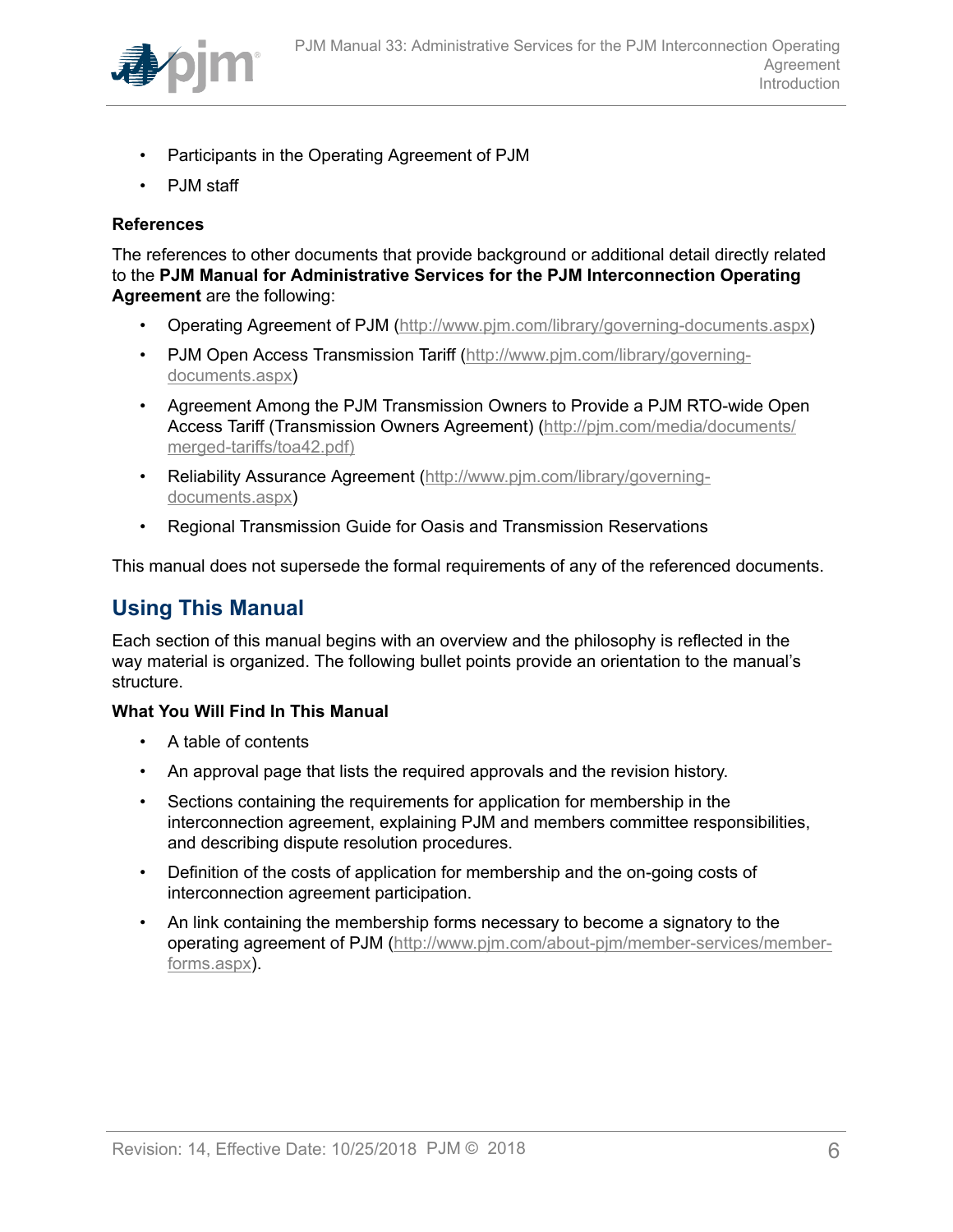

# <span id="page-6-0"></span>**Section 1: Operating Agreement of PJM Overview**

Welcome to the Operating Agreement of PJM Overview section of the **PJM Manual for Administrative Services for the PJM Interconnection Operating Agreement.** In this section, you will find the following information:

- A description of the philosophy of the Operating Agreement of PJM (see "Operating Agreement of PJM Philosophy").
- A description of the role of the PJM with respect to the Operating Agreement of PJM (see "PJM").
- A description of Operating Agreement of PJM Participants (see "PJM Participants").
- A description of the role of the Members Committee (see "Members Committee & PJM Board of Managers").

## <span id="page-6-1"></span>**1.1 Operating Agreement of PJM Philosophy**

Signatories ("PJM Participants") to the Operating Agreement of PJM ("the Agreement"), dated March 31, 1997, enter into this Agreement to facilitate coordinated operation of their electric systems and interchange of electric capacity and energy, to ensure the efficient operation of an energy market based on the PJM Open Access Transmission Tariff ("the Tariff"), and to share Capacity Resources with other PJM Participants to reduce overall reserve requirements, all consistent with the reliable planning, design and operation of PJM Participants' Transmission Facilities. The supply systems of the PJM Participants function as coordinated, electrically interconnected supply systems that operate as a single control area, the PJM RTO.

## <span id="page-6-2"></span>**1.2 PJM**

PJM assists Participants with the management and administration of the Operating Agreement. PJM is responsible for satisfying the following functions:

- Monitoring the operation of PJM
- Coordinating the operation of Transmission Facilities
- Administering the PJM Open Access Transmission Tariff
- Directing the operation of the Bulk Power Supply Facilities
- Coordinating Emergency operations and procedures
- Billing, collecting and dispersing charges associated with the Operating Agreement

The PJM Member Relations department (telephone 610-666-8980) also provides the following services to PJM Participants:

- Assisting new applicants to prepare the information required by the application process;
- Providing training for new signatories to the Operating Agreement;
- Offering on-going member support and training.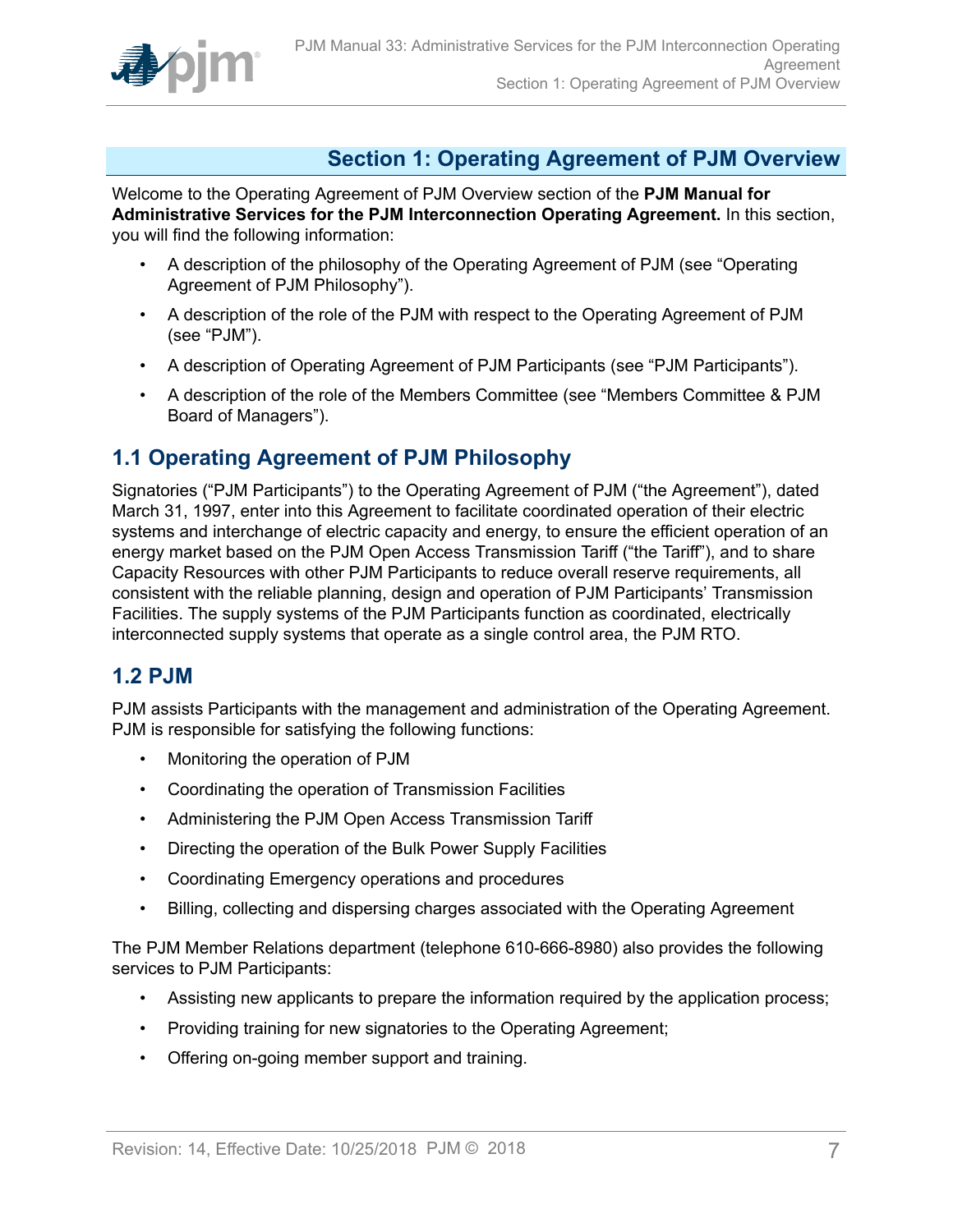

# <span id="page-7-0"></span>**1.3 PJM Participants**

Each signatory to the Operating Agreement of PJM must either be a Transmission Owner within the PJM RTO or an Eligible Customer under the Tariff and must be engaged in buying, selling, or transmitting electric energy in or through the Interconnection (or intend to do so). Eligible Customers include electric utilities, Regional Transmission Owners, power marketers, Federal power marketing agencies, entities generating electric energy for resale and retail customers taking unbundled Transmission Service.

# <span id="page-7-1"></span>**1.4 Members Committee and PJM Board of Managers**

The Members Committee is responsible for the performance of the Operating Agreement of PJM. It is responsible for performing the following functions:

- Monitoring the performance of the Operating Agreement of PJM
- Monitoring PJM's operations
- Establishing fees and costs for application to and operation of the Operating Agreement
- Resolving conflicts related to the Operating Agreement
- Overseeing the activities of subcommittees established under the Operating Agreement

Each PJM Participant has one Primary Representative and up to three Alternate Representatives on the Members Committee with the authority to act for that PJM Participant. The Members Committee has five Sectors, one Sector each for Generation Owners, Other Suppliers, Transmission Owners, Electric Distributors, and End-Use Customers. Each PJM Participant may vote in only one of these sectors for which it qualifies. See section 2.1.2, PJM Full Member/Applicant Requirements for sector definitions.

The PJM Board of Managers is composed of nine voting members elected by the Members Committee. The PJM Board of Managers has the authority to supervise all matters pertaining to the PJM and is responsible for preparing and adopting the operating and capital budgets for PJM. The PJM Board of Managers appoints the President and CEO of PJM who directs and manages all of the staff and operations of PJM and reports to the PJM Board of Managers.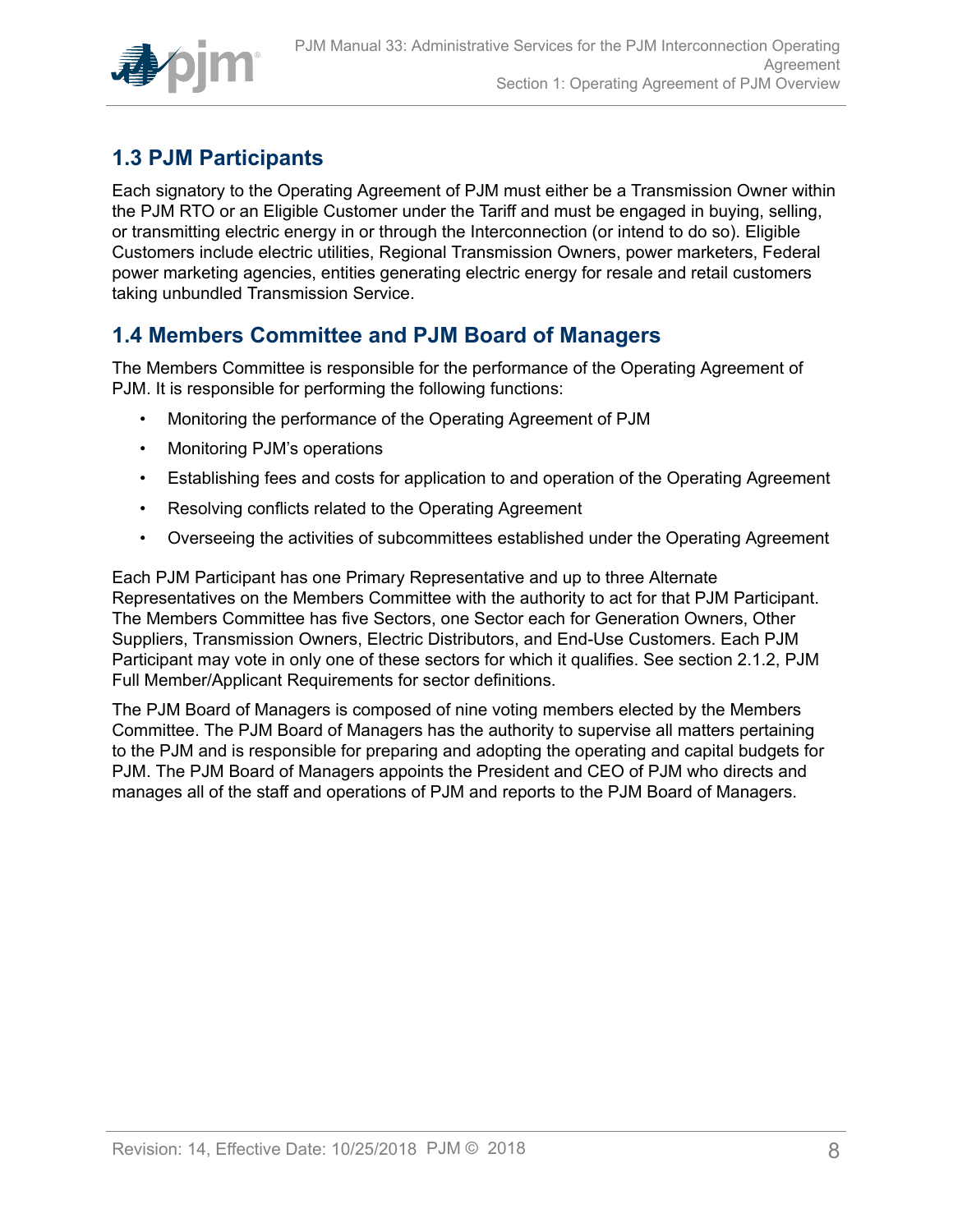

# <span id="page-8-0"></span>**Section 2: Qualifications for PJM Membership**

Welcome to the Qualifications for PJM Membership section of the **PJM Manual for Administrative Services for the PJM Interconnection Operating Agreement,** you will find the following information:

- Descriptions of the different membership types
- A description of the requirements for qualification as a signatory to the Operating Agreement of PJM (see "Requirements for Application").
- A chart describing the Application Cost and Membership Cost based upon the membership type selected by an applicant
- An explanation of the credit policy and credit requirements
- An explanation of the name change process and list of documents that are required to complete the name change
- An explanation of the withdrawal process

## <span id="page-8-1"></span>**2.1 Membership Types and Requirements**

PJM Interconnection has five different types of membership. The requirements of each specific membership type are outlined in our Operating Agreement, which governs the operation of the electric system in the PJM region.

Mr. Andrew Ott President & CEO PJM Interconnection, L.L.C. 2750 Monroe Blvd. Audubon, PA 19403

### <span id="page-8-2"></span>**2.1.1 Types of Membership**

- Primary (Voting) Members: are able to participate in the competitive wholesale electricity market and vote at the Markets and Reliability Committee (MRC) and the Members Committee (MC) in one of the five sectors: Transmission Owner, Generation Owner, Other Supplier, End User Customer, or Electric Distributor. Primary/Voting Members are responsible for paying the Annual Membership fee of \$5,000.00
- Affiliate Members: are in the same 'family' of companies as a Primary/Voting Member and have voting rights at the senior task forces and lower level committee meetings. However, Affiliate Members do not have voting rights at the MRC and MC meetings. Affiliate members are able to participate in the competitive wholesale electricity market. Affiliate Members do not pay the Annual Membership fee, as this is covered by the Primary/Voting Member they designate.
- Ex Officio (State Office of Consumer Advocates): have voting rights at the Members Committee as part of the End User Customer sector. Ex Officio members are responsible for paying their annual due amount of \$500.00.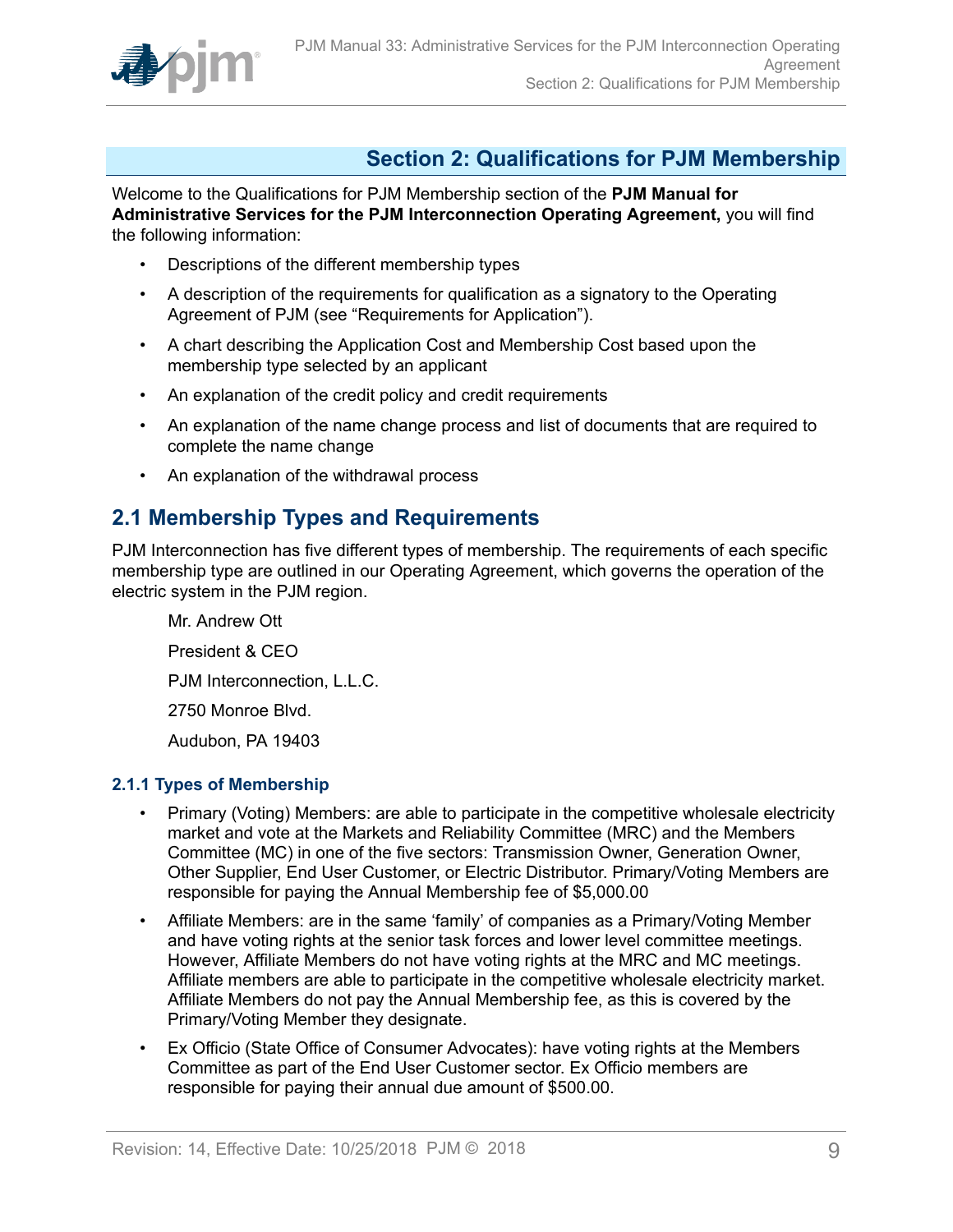

- Associate Members: do not have voting rights in any stakeholder activities, committees, or task forces. Associate Members do not participate in PJM Markets. Associate Members are responsible for paying their annual due amount of \$2,500.00
- Special Members (Emergency Customer Load Reduction Program): are granted 'special membership' for purposes of participating in PJM's Emergency Load Reduction Program. Special Members do not have voting rights and are responsible for paying their annual due amount of \$500.00.

### <span id="page-9-0"></span>**2.1.2 PJM Full Member/Applicant Requirements**

Full PJM Members must meet the definition and qualify for one of the five sectors as described in PJM's Operating Agreement (Transmission Owner, Generation Owner, Other Supplier, End User Customer, or Electric Distributor):

- 1. Transmission Owner (TO): shall mean a Member that owns or leases with rights equivalent to ownership Transmission Facilities and is a signatory to the PJM Transmission Owners Agreement. Taking transmission service shall not be sufficient to qualify a Member as a Transmission Owner
- 2. Generation Owner (GO): shall mean a Member that is primarily a retail end-user of electricity that owns generation may qualify as a Generation Owner if: (1) the generation resource is the subject of a FERC-jurisdictional interconnection agreement or wholesale market participation agreement within PJM; (2) the average physical unforced capacity owned by the Member and its affiliates over the five Planning Periods immediately preceding the relevant Planning Period exceeds the average PJM capacity obligation of the Member and its affiliated over the same time period; and (3) the average energy produced by the Member and its affiliates within PJM over the five Planning Periods immediately preceding the relevant Planning Period exceed the average energy consumed by the Member and its affiliates within PJM over the same time period.
- 3. Other Supplier (OS): shall mean a Member that is (i) engaged in buying, selling or transmitting electric energy, capacity, ancillary services, financial transmission rights or other services available under PJM's governing documents in or through the Interconnection or has a good faith intent to do so, and (ii) does not qualify for the Generation Owner, Electric Distributor, Transmission Owner or End-Use Customer sectors. The PJM Board is composed of nine voting members elected by the Members Committee. The PJM Board has the authority to supervise all matters pertaining to the PJM and is responsible for preparing and adopting the Operating and Capital Budgets for PJM. The PJM Board appoints the President of PJM who directs and manages all of the staff and operations of PJM and reports to the PJM Board
- 4. End-Use Customer (EUC): shall mean a Member that is a retail end-user of electricity within the PJM Region. A Member that is a retail end-user that owns generation may qualify as an End-Use customer if: (1) the average physical unforced capacity owned by the Member and its affiliates in the PJM Region over the five Planning Periods immediately preceding the relevant Planning Period does not exceed the average PJM capacity obligation for the Member and its affiliates over the same time period; or (2) the average energy produced by the Member and its affiliates within the PJM Region over the five Planning Periods immediately preceding the relevant Planning Period does not exceed the average energy consumer by that Member and its affiliates within the PJM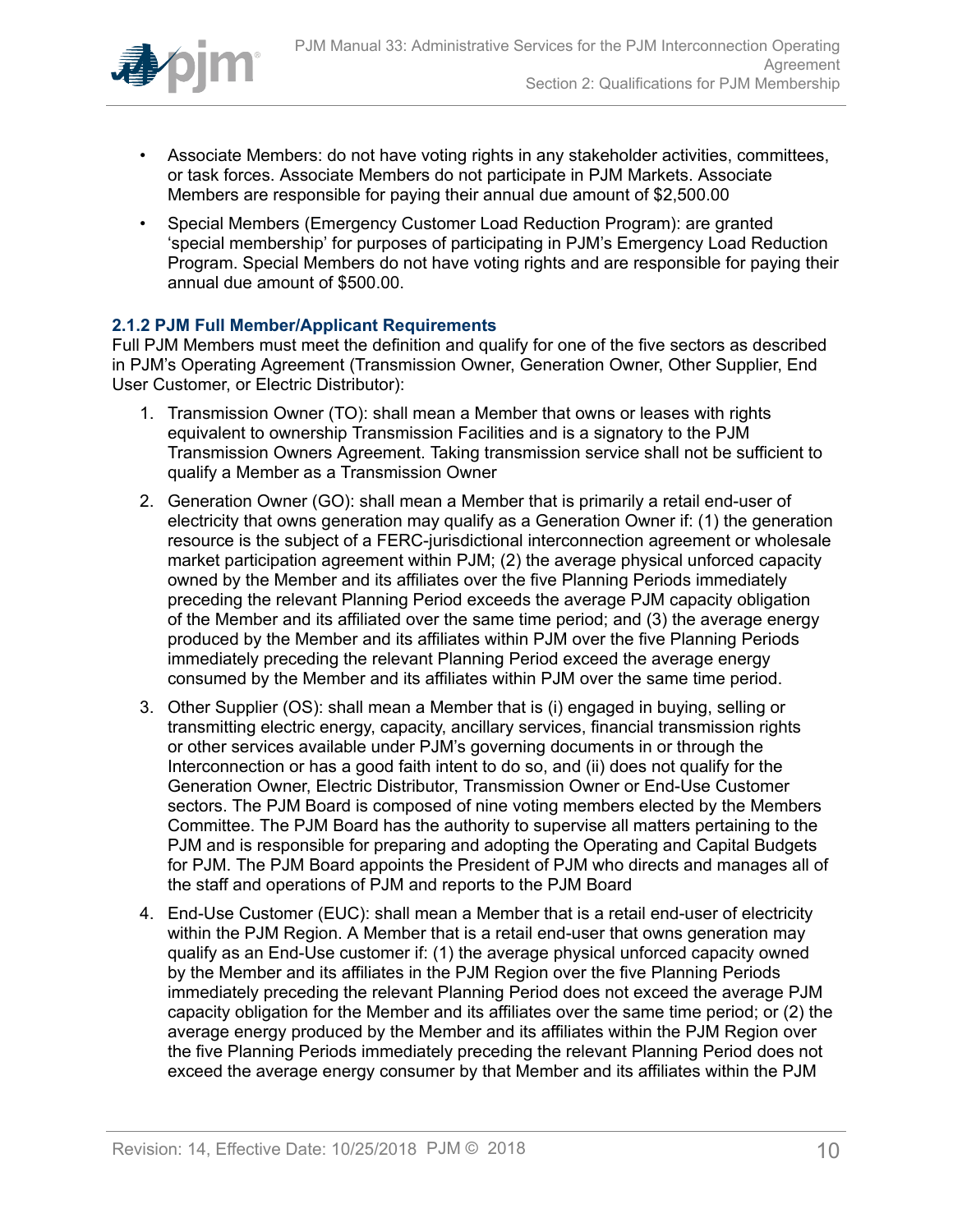

Region over the same time period. The foregoing notwithstanding, taking retail service may not be sufficient to qualify a member as an End-Use Customer.

5. Electric Distributor (ED): shall mean a Member that (1) owns or leases with rights equivalent to ownership electric distribution facilities that are used to provide electric distribution service to electric load within the PJM Region; or (2) is a generation and transmission cooperative or a joint municipal agency that has a member that owns electric distribution facilities used to provide electric distribution service to electric load within the PJM Region

### **All PJM members are required to meet the following requirements:**

- Submit the required membership application documentation along with the application and membership fees (if applicable)
- Share in costs of PJM operations
- Comply with any orders needed to deal with emergency conditions on the grid
- Plan and operate their facilities in cooperation with other PJM members to assure reliability
- Execute additional agreements based on specific lines of business that are required (e.g. Load Serving Entity – Signatory of the RAA, Executed F1)

A full list of PJM Member Responsibilities can be found in section 11.3 of PJM's Operating Agreement.

## <span id="page-10-0"></span>**2.2 Application Cost and Membership Cost**

Applicants accepted for membership in PJM must pay all costs and expenses associated with the additions and modifications to their own metering, communication, computer, and other appropriate facilities and procedures necessary to affect their including in the operation of PJM.

|                                                                                                                                                              | <b>Application Fee</b> | <b>Annual Membership Fee</b> |
|--------------------------------------------------------------------------------------------------------------------------------------------------------------|------------------------|------------------------------|
| Affiliate of Current Market Buyer<br><b>Members</b>                                                                                                          | \$1,500.00             | <b>Not Required</b>          |
| Affiliates of Current Market<br>Seller Members                                                                                                               | Not Required           | Not Required                 |
| Associate Members                                                                                                                                            | Not Required           | \$2,500.00                   |
| Full Members, Market Buyers,<br>including but not limited to Load<br><b>Serving Entities, Curtailment</b><br>Service Providers, or Power<br><b>Marketers</b> | \$1,500.00             | \$5,000.00                   |
| Market Sellers (including but not<br>limited to Generator Owners)                                                                                            | <b>Not Required</b>    | \$5,000.00                   |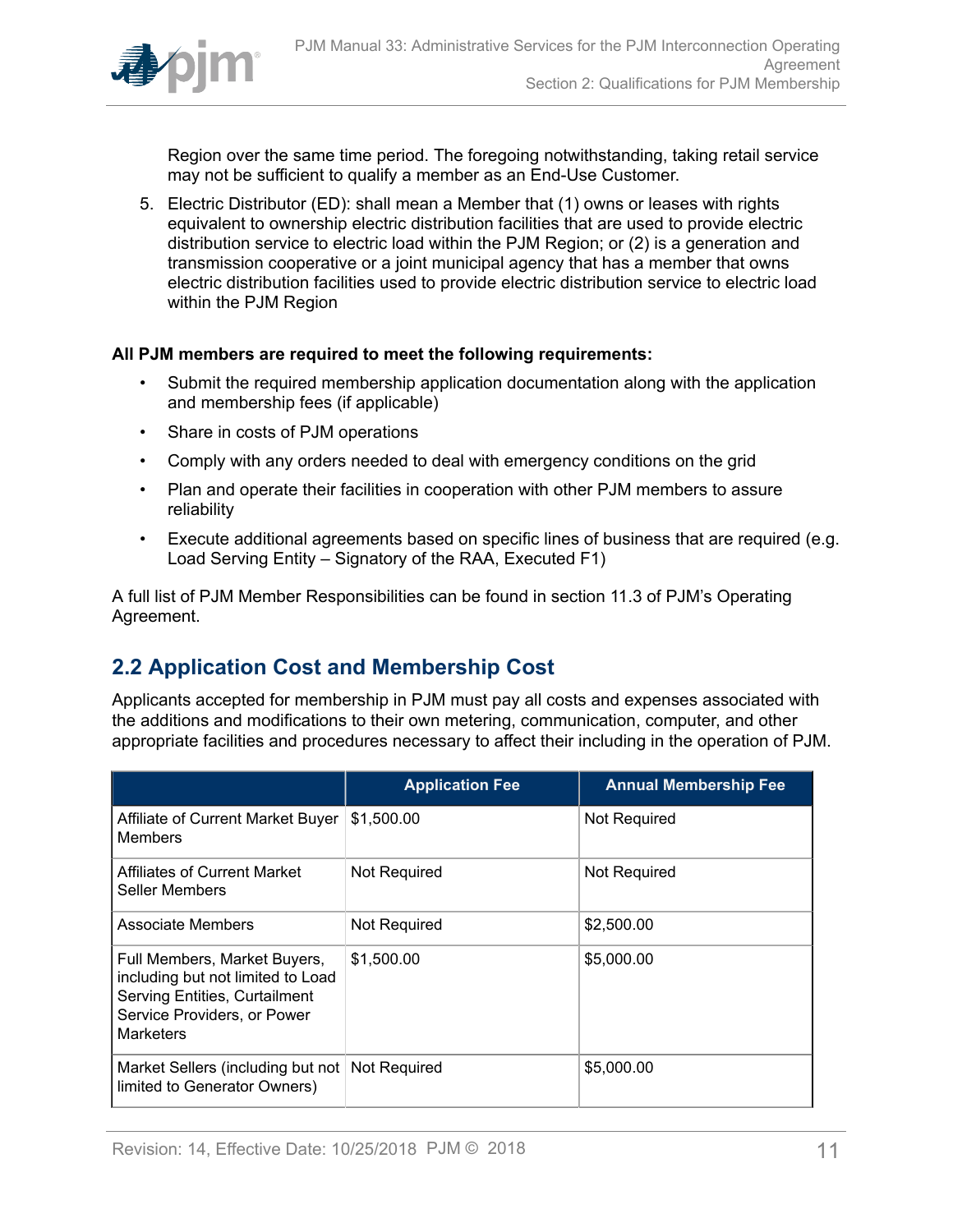

|                                                      | <b>Application Fee</b> | <b>Annual Membership Fee</b>                                                                                                     |
|------------------------------------------------------|------------------------|----------------------------------------------------------------------------------------------------------------------------------|
| <b>Special Members</b>                               | Not Required           | \$500.00 plus                                                                                                                    |
|                                                      |                        | 10% of each payment owed<br>by PJM for a Load Reduction<br>Event is withheld - not to<br>exceed \$5,000.00 in a calendar<br>year |
| <b>Transmission Customers Only</b><br>(not a member) | Not Required           | Not Required                                                                                                                     |

Membership Fee (Primary/Voting Members Only)

| 12 months | \$5,000.00 | Start date in January   |
|-----------|------------|-------------------------|
| 11 months | \$4,583.00 | Start date in February  |
| 10 months | \$4,166.67 | Start date in March     |
| 9 months  | \$3,750.00 | Start date in April     |
| 8 months  | \$3,333.33 | Start date in May       |
| 7 months  | \$2,916.67 | Start date in June      |
| 6 months  | \$2,500.00 | Start date in July      |
| 5 months  | \$2,083.33 | Start date in August    |
| 4 months  | \$1,666.67 | Start date in September |
| 3 months  | \$1,250.00 | Start date in October   |
| 2 months  | \$833.33   | Start date in November  |
| 1 month   | \$416.67   | Start date in December  |

\*Only membership fees for Primary/Voting members are eligible to be prorated

# <span id="page-11-0"></span>**2.3 Credit Policy and Requirements**

The Credit Overview explains the majority of credit issues and requirements that affect PJM and its Participants. The Credit Overview and Supplement Guide can be found on PJM's website at [http://www.pjm.com/about-pjm/member-services/~/media/documents/agreements/pjm-credit](http://www.pjm.com/about-pjm/member-services/~/media/documents/agreements/pjm-credit-overview.ashx)[overview.ashx](http://www.pjm.com/about-pjm/member-services/~/media/documents/agreements/pjm-credit-overview.ashx)

As provided for in FERC Order 890, this document also serves as a supplement to Attachment Q (credit policy) of the PJM Tariff. As a supplement, it describes certain practices and procedures (such as the credit scoring algorithm) which are not part of the filed Tariff. Such descriptions are intended to document PJM's implementation of the PJM agreements, but in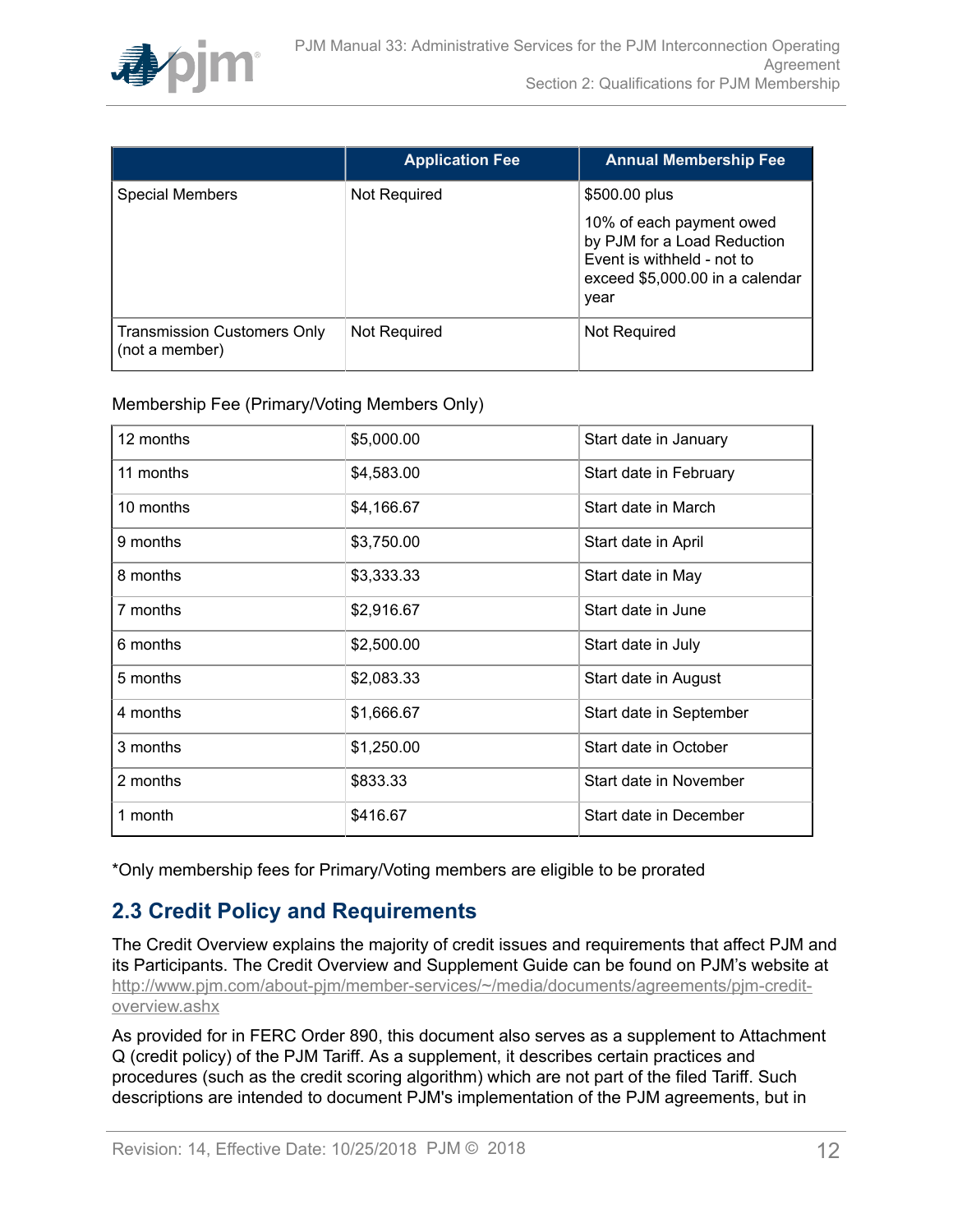

case of conflict between this document and any of the PJM agreements, the PJM agreements shall govern.

The Credit Overview is a summary only and does not necessarily include all credit-related provisions of the PJM Tariff or the Operating Agreement of PJM Interconnection, L.L.C. or other agreements between PJM and its Participants (the "PJM Agreements"). All applicants, participants and members are responsible to review and understand the PJM agreements themselves. If conflicts exist between explanations in the Credit Overview and any of the PJM agreements, the PJM agreements will govern. In addition, except as otherwise provided in the PJM agreements, PJM reserves the right to modify or supplement the requirements stated in the Credit Overview.

PJM's credit provisions are administered by PJM's Credit Department.

### <span id="page-12-0"></span>**2.4 Name Change Process**

In order to change member company names on PJM Interconnection agreements, members are required to provide PJM with the following documents:

- A letter to Andy Ott on official company letterhead, providing the new company name and effective date of the name change.
- A copy of the name change filing certified by the Secretary of State (state documentation).
- An updated affiliate disclosure form reflecting the new company name.
- An updated W-9 reflecting the new company name.

All materials should be mailed to:

PJM

Knowledge Management Center

Attn: Megan McLaverty

2750 Monroe Boulevard

Audubon, PA 19403

### <span id="page-12-1"></span>**2.5 Withdrawal Process**

A PJM member needing to withdraw should send a letter stating the intent to withdraw to the following:

P.IM

Knowledge Management Center

Attn: Megan McLaverty

2750 Monroe Boulevard

Audubon, PA 19403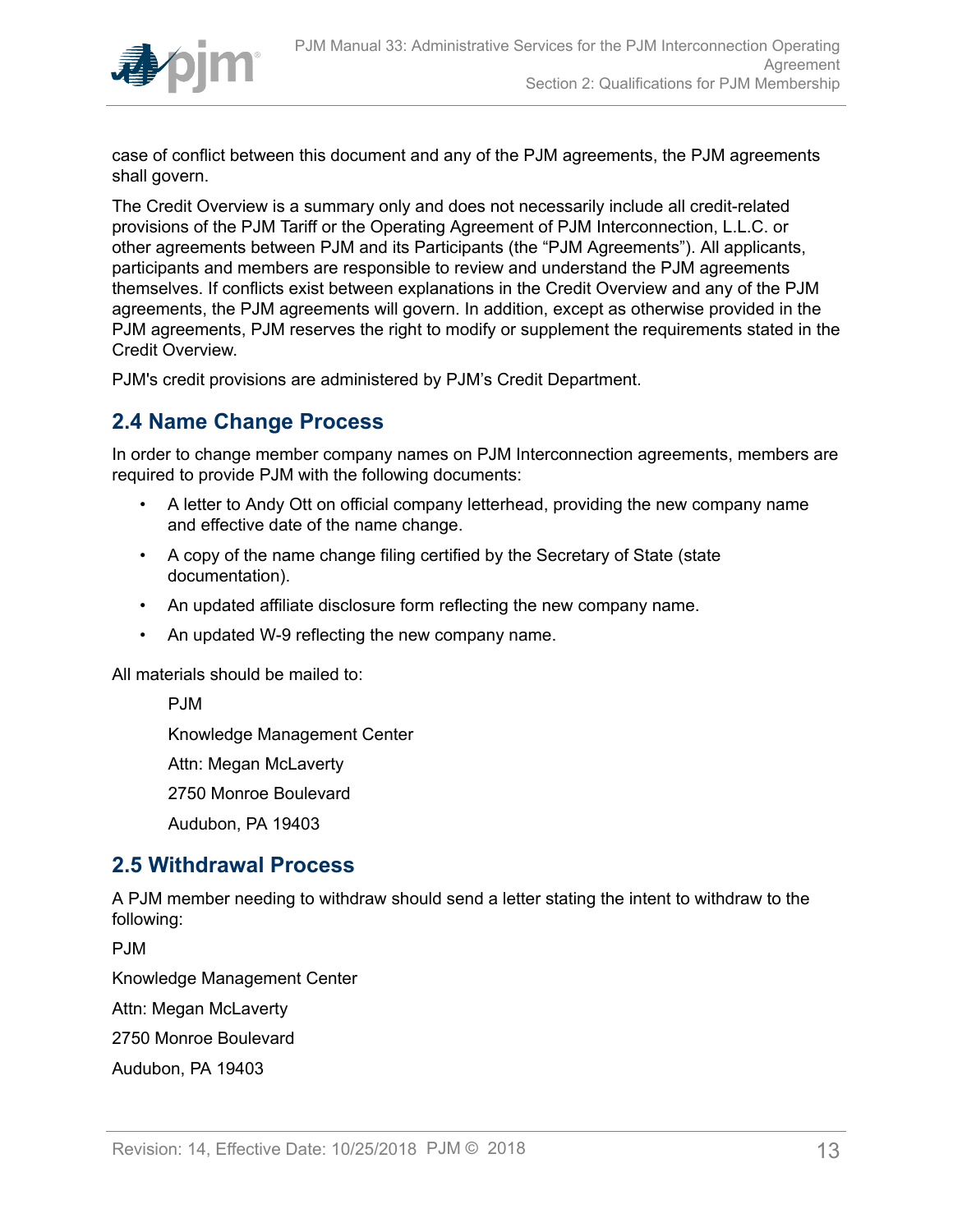

- If a member is a transmission service customer, as well as a member, the letter must indicate if transmission services will be continued once the member has withdrawn.
- If a member is terminating their membership as well as their transmission service, the letter should also indicate that their credit should be terminated. Credit will continue to be needed if transmission service alone is requested.
- Upon the receipt and processing of a members withdraw request, all company PJM tool access will be switched to 'Read Only.' Members must indicate the understanding of this procedure in their withdraw letter request.
- There is a 90-day waiting period for membership termination to be effective per the Operating Agreement of PJM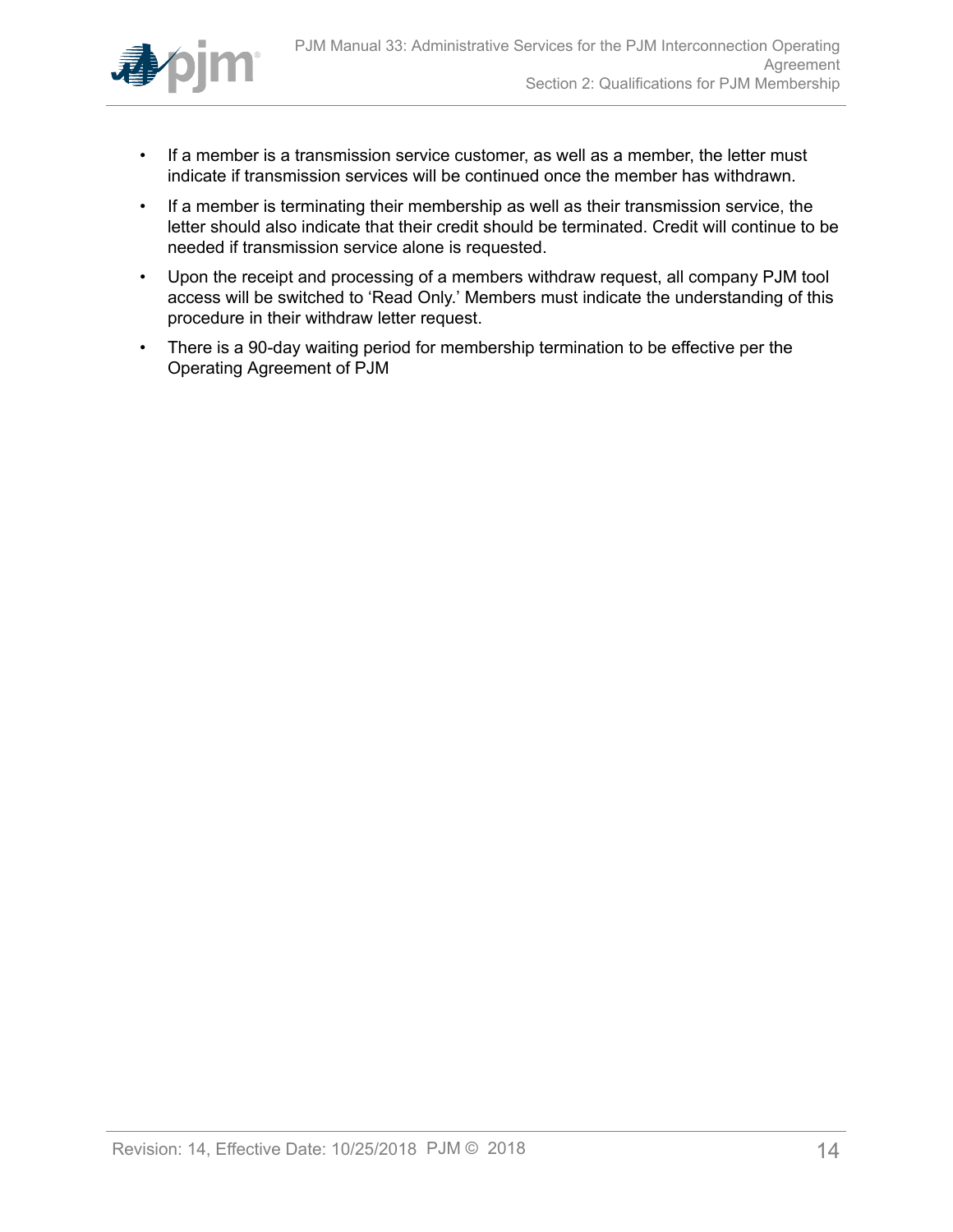

# <span id="page-14-0"></span>**Section 3: Market Data Postings**

Welcome to the Welcome to the Market Data Postings section of the **PJM Manual for Administrative Services for the PJM Interconnection Operating Agreement**. In this section, you will find the following information:

• A description of the data PJM will post relative to the operation of its electricity markets valuable for public dissemination

# <span id="page-14-1"></span>**3.1 Market Data Postings**

To the extent PJM deems information relative to the operation of its electricity markets valuable for public dissemination, or upon request by one or more PJM stakeholders, PJM will post aggregated market data on its public web site. In order to ensure that market sensitive data is not revealed and to prevent potential misuse of such data, PJM will only post aggregated market data to the extent that it meets the following criteria:

- More than three (3) market participants' data in a particular category is being aggregated for posting. For example, if the data being considered for posting is load data, more than three (3) Load-Serving Entities' data must be aggregated; and
- The data to be posted is aggregated over a geographic area no smaller than a PJM transmission zone.

The data to be posted may not violate these criteria both on its own or when used in combination with other previously posted data.

Data that was posted before the creation of this guideline is assumed to be appropriate and acceptable.

Data that does not meet these guidelines may still be posted if such disclosure is deemed acceptable by PJM, the PJM Independent Market Monitor, and the members whose data will be posted.

Notwithstanding the above, the following types of data specified below are deemed not to be confidential and may be disseminated by PJM or the Independent Market Monitor under the limited circumstances described below:

Individual resource outages: PJM may release information on specific outages of resources consistent with Section 18.17 of the PJM Operating Agreement as set forth in greater detail herein. In any report or publication of sequence of events and/or lessons learned relative to an event, disturbance, or unusual operating condition on the transmission system (for example, a severe weather event or an event that required the shedding of firm load), PJM may publish in the public domain certain information on the status of resources involved in the event, disturbance, or condition.

- Provided that the report is published no less than 60 days after the event, disturbance, or condition, the following information shall be deemed already in the public domain:
	- o Resource name
	- o Resource Owner/Operator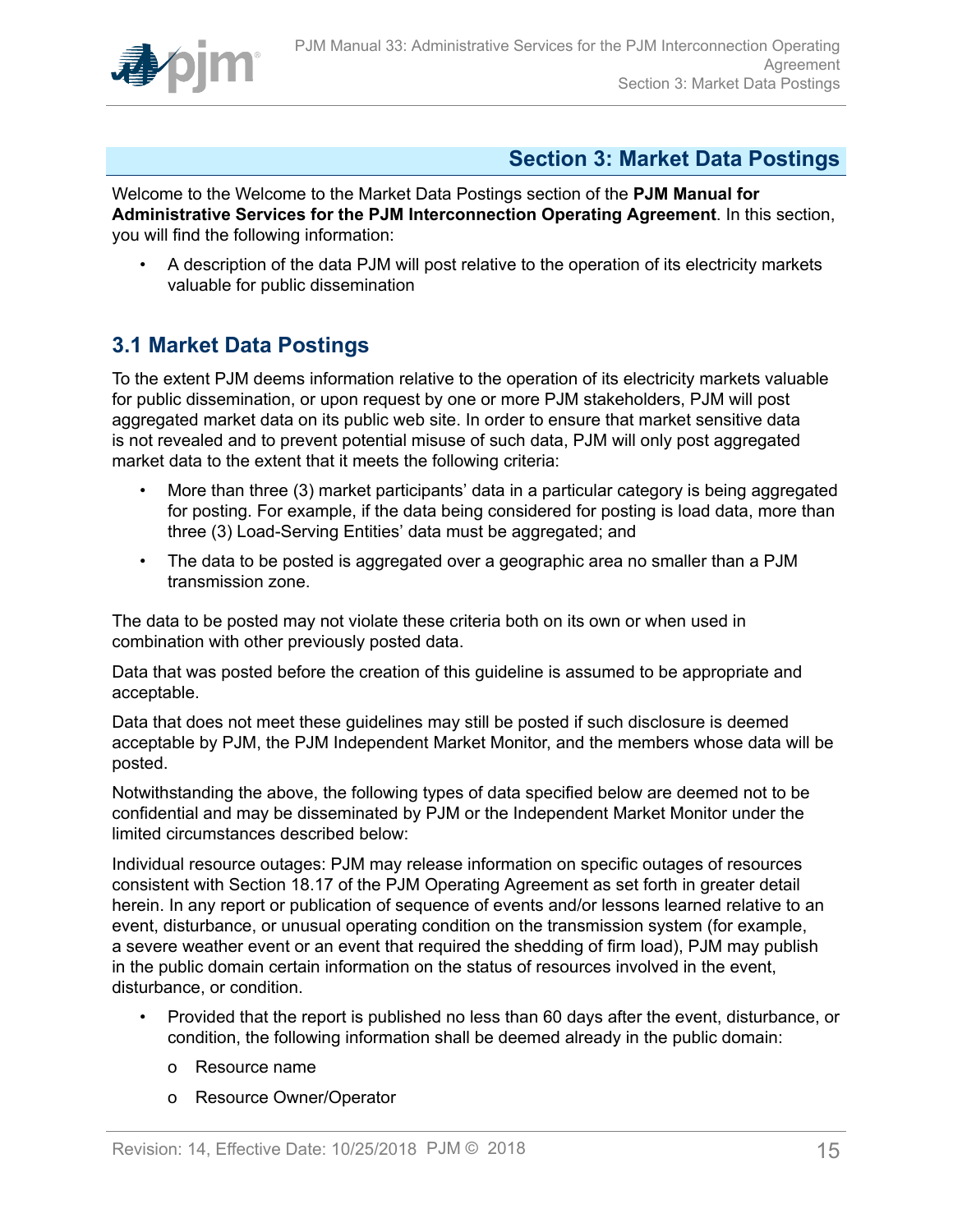

- o Status including change in status (available, unavailable, operating, outage type (planned, maintenance, forced, etc.) during the period of the 24 hours prior to the event to the 24 hours after the event
- o Any switching event on the transmission system affecting the resource during the period of the 24 hours prior to the event to the 24 hours after the event
- o The instantaneous output (MW and/or MVAR) or average hourly output (MW and/or MVAR) of the resource during the period of the 24 hours prior to the event to the 24 hours after the event
- o Any unique behavior of the resource during the during the period of the 24 hours prior to the event to the 24 hours after the event (e.g. unit oscillations)

Demand response: PJM may release information on the amount of Demand response available in localized areas (i.e. the amount of MW in a defined area such as a set of zip codes) in order to supply information or report on events or describe situations. Such circumstances include but are not limited to a severe event on the transmission system, a severe weather event, the formation of a closed loop interface, or the need for a transmission system upgrade. This information shall not contain specific offers or suppliers and shall not disclose the amount of supply in an area smaller than three zip codes.

Cleared and Offered Capacity Resources: PJM may release the total amount of offered and cleared Capacity Resources when reporting on RPM Capacity Market results. Such information must be aggregated by transmission zone.

Information regarding uplift payments may be released provided that such information represents generation in an area no smaller than a transmission zone, and a time period no shorter than a single operating day. Such information may include uplift payments broken down in the Day-Ahead and Real-Time Energy Markets by payment category or cause.

Three Pivotal Supplier Test Results: PJM may release aggregated statistics related to the execution and results of the Three Pivotal Supplier Test. Such statistics may not identify individual resource owners.

Member data that has been publicly made available by that PJM Member or by a state or federal regulator shall not be considered confidential by PJM

Fuel Mix: PJM may publish information on the fuel mix of resources operating in the PJM system provided there are at least three generation resources in each fuel category (regardless of whether those resources are operating or not).

Transmission Constraint Penalty Factor: PJM may publish information on the Transmission Constraint Penalty Factor used for Day-Ahead and Real-Time transmission constraints.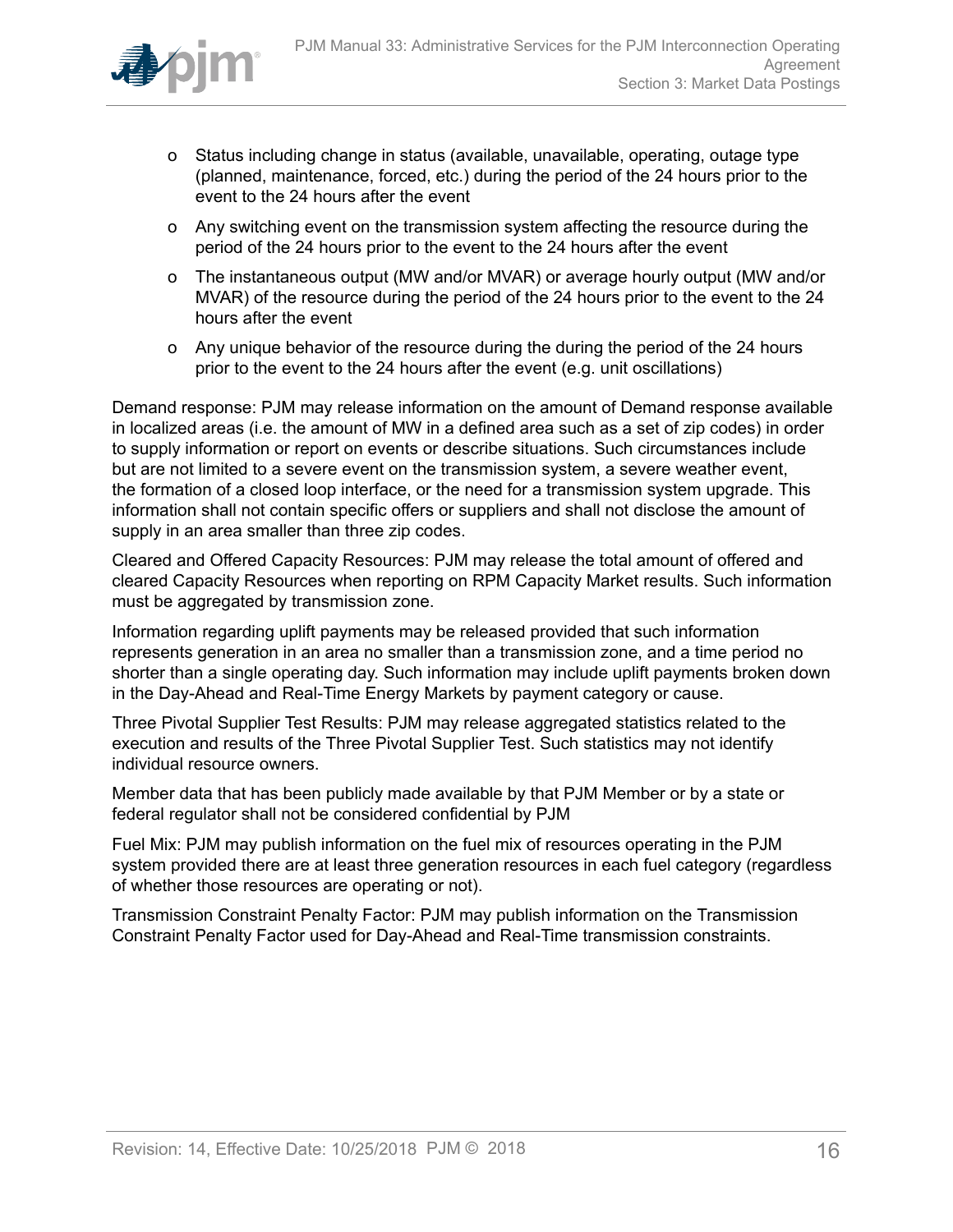

# <span id="page-16-0"></span>**Section 4: Dispute Resolution**

Welcome to the *Dispute Resolution* section of the **PJM Manual for Administrative Services for the PJM Interconnection Operating Agreement.** In this section, you will find a discussion of dispute resolution based upon the Operating Agreement of PJM and the PJM Open Access Transmission Tariff.

To the extent any dispute arises between one or more PJM Participants regarding any issue covered by the Operating Agreement, the PJM Participants must follow the dispute resolution procedures in the Tariff as summarized below.

# <span id="page-16-1"></span>**4.1 Dispute Resolution Procedures**

The Dispute Resolution Procedures call first for resolution on an informal basis and then for arbitration, if necessary.

### <span id="page-16-2"></span>**4.1.1 Informal Dispute Resolution**

Any dispute between a Transmission Customer and a Transmission Provider involving Transmission Service under the Tariff will be referred to a designated senior representative of each of the PJM Members for resolution on an informal basis as soon as possible. In the event the designated representatives are unable to mutually resolve the dispute within 30 days (or a different period as may be agreed), the dispute may be submitted to arbitration as described below. Note also that any application for a rate change or other change to the Tariff or any Service Agreement entered into under the Tariff will be presented directly to FERC for resolution.

### <span id="page-16-3"></span>**4.1.2 Arbitration**

Arbitration initiated under the Tariff will be conducted before a single neutral arbitrator appointed by the PJM Members to the dispute. If a single arbitrator cannot be agreed upon, each PJM Member will select one arbitrator and those two will select a third arbitrator. The arbitrator(s) will be knowledgeable in electric utility matters and have no current or past substantial business or financial relationships with either PJM Member. Arbitration will be generally conducted in accordance with the Commercial Arbitration Rules of the American Arbitration Association.

The arbitrator(s) will render a decision within 90 days of appointment unless otherwise agreed. They will be authorized only to interpret and apply the provisions of the Tariff and any Service Agreement entered into under the Tariff and will not have the power to modify or change them in any manner.

The decision of the arbitrator(s) will be final and binding and judgment on the award may be entered in any court having jurisdiction. The decision of the arbitrator(s) may be appealed solely on the grounds that the conduct of the arbitrator(s), or the decision itself, violates the standards of the Federal Arbitration Act and/or the Administrative Dispute Resolution Act. The decision must also be filed with FERC if it affects jurisdictional rates, terms and conditions of service or facilities.

### <span id="page-16-4"></span>**4.1.3 Arbitration Costs**

Each PJM Member that is a party to the dispute will be responsible for its own costs incurred during the arbitration process and for the following costs: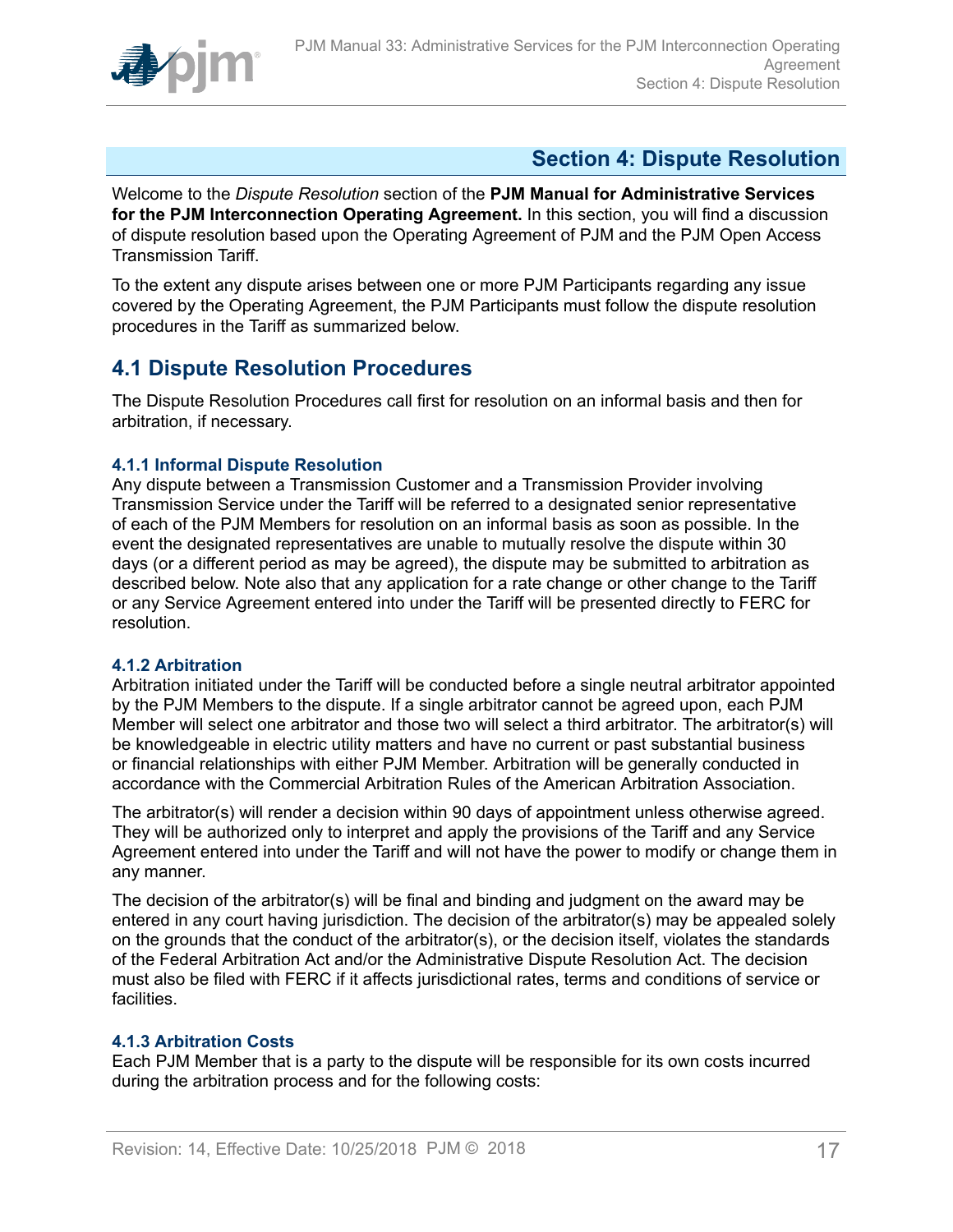

- the cost of the arbitrator chosen to sit on a three-member panel and a proportionate share of the cost of the third arbitrator
- a proportionate share of the cost of a single arbitrator
- a proportionate share of the cost incurred by PJM related to a dispute not involving PJM.

#### <span id="page-17-0"></span>**4.1.4 Rights under the Federal Power Act**

Nothing in the Dispute Resolution Procedure will restrict the rights of any PJM Member to file a complaint with FERC under the relevant provisions of the Federal Power Act.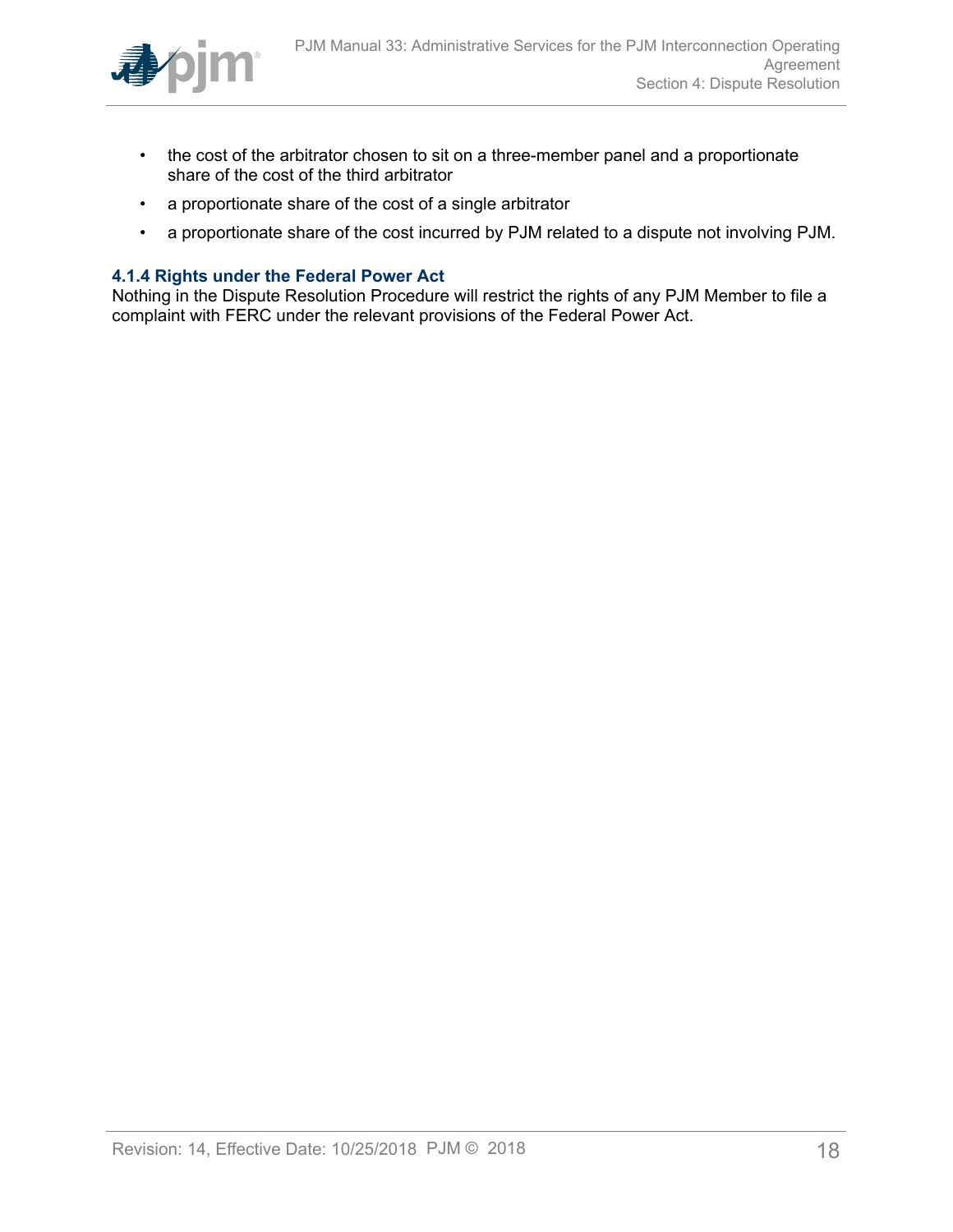

# <span id="page-18-0"></span>**Revision History**

### **Revision 13 (03/22/2018):**

- Cover to Cover Periodic Review
- Changed ownership for this manual to Anita Patel, Manager, Knowledge Management **Center**
- Updated Headers to reflect correct manual name and section names
- Changed references from "PJM Interconnection, L.L.C." to "PJM"
- Changed references from "Interconnection Agreement" to "Operating Agreement"
- Changed references from "Interconnection Operating Agreement" to "Operating Agreement"
- Changed references from "PJM Participant" to "PJM Member"
- Introduction: added clarity between the dispute resolution procedures covered in the Tariff and this manual and those covered in the Operating Agreement
- Section 1.4: Removed section and introduction and moved language to M34
- Section 2.1: Removed Requirements for Application section and added Membership Types and Requirements
- Section 2.1.1: Removed Data to Be Supplied section and added Types of Membership
- Section 2.1.2: Removed Associate Membership section and added PJM Member/ Applicant Requirements
- Section 2.2: Removed Analysis of Submitted Data and added Application and Membership Cost
- Section 2.3: Removed Effective Date, Termination & Withdrawal Process section and added Credit Policy and Credit Requirements with updates
- Section 2.4: Removed Integration of New Applicant and added Name Change Process
- Section 2.5: Removed Application Cost and Membership Cost and added Withdrawal Process
- Section 2.6: Credit Policy and Credit Requirements This section was updated and moved to Section 2.3
- Section 2.6.1: Background This section was removed
- Section 3.1: This section was removed because the information contained is redundant information that is explicitly provided in the Operating Agreement, Reliability Assurance Agreement, or Tariff.
- Section 3.2: This section was removed because the information contained is redundant information that is explicitly provided in the Operating Agreement, Reliability Assurance Agreement, or Tariff.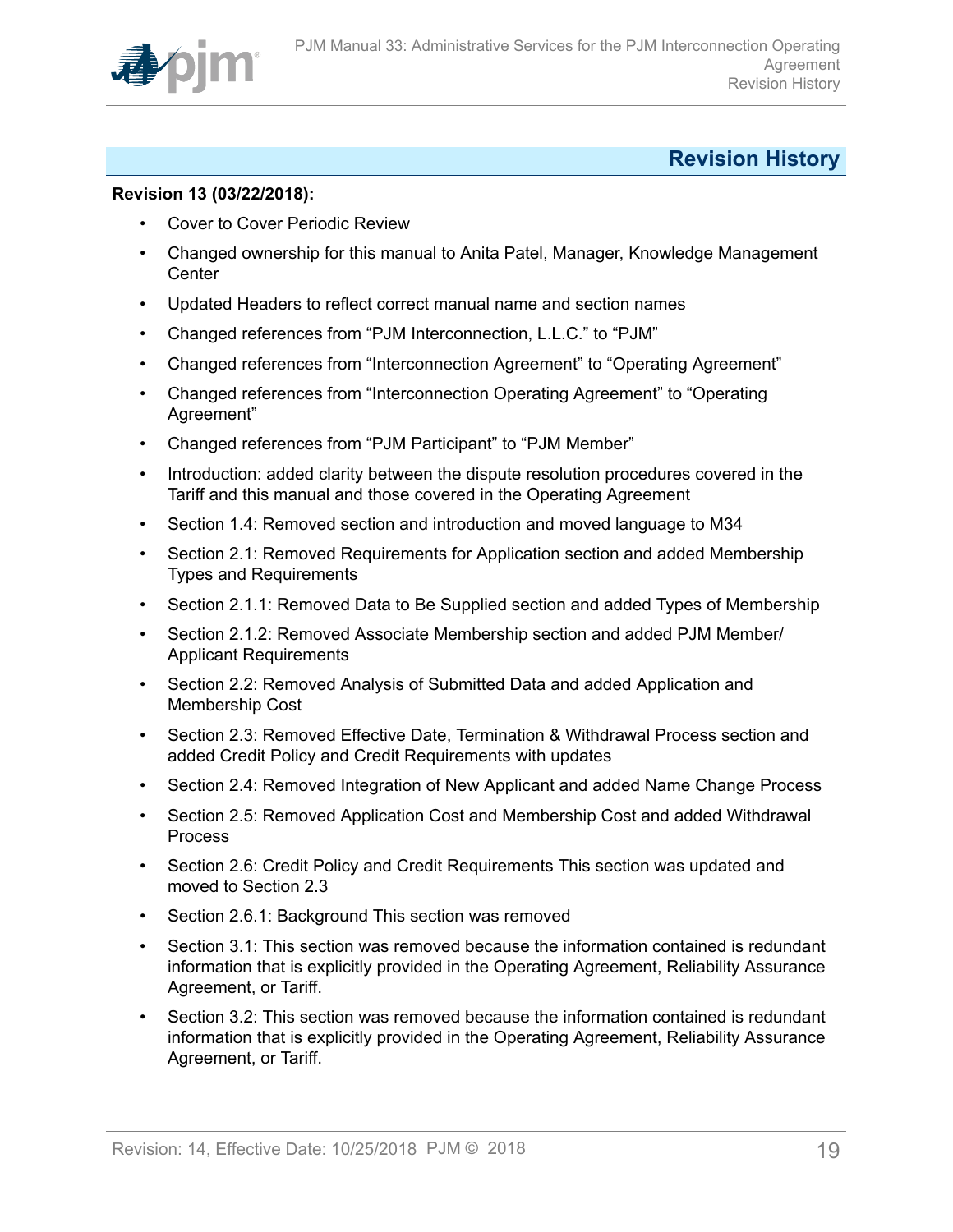

- Section 3.3: This section was removed because the information contained is redundant information that is explicitly provided in the Operating Agreement, Reliability Assurance Agreement, or Tariff.
- Section 3.4: This section was removed because this information is wholly contained in the PJM Manual for Control Center & Data Exchange Requirements
- Section 3.5: Renumbered to Section 3.1
- Section 4.1: Removed; covered in OA 8.2.1
- Section 4.2: Removed; covered in OA section 1 Definitions
- Section 4.3: Removed: irrelevant to this document
- Section 4.4: Removed; first two paragraphs moving to M34. Sector challenge covered in OA 8.1.3
- Section 4.5: Removed; covered in OA sections 8.6, 8.6.1, and 8.6.3
- Section 4.6: Removed; covered in OA sections 7.1 and 7.2
- Renumbered Section 5 Dispute Resolution to Section 4

#### **Revision 12 (03/31/2016):**

- Revised Section 3.5 to include specific exceptions to the general policy regarding data postings
- Changed ownership for this manual from Lynn Horning and Vince Duane to Adrien Ford, Director, Member Relations
- Administrative Change Updated references for eData to Data Viewer, EFTR to FTR Center and eMKT to Markets Gateway

#### **Revision 11 (05/29/2014):**

• Added Section 3.2.4 – Load Reallocation due to Member Default.

### **Revision 10 (04/11/2014):**

- Change in management from Sean McNamara to Lynn Horning
- Two of the eSuite Applications have been renamed. Moving forward EES will be known as ExSchedule and eMTR will be known as Power Meter.

#### **Revision 09 (07/22/2010):**

• Added Section 3.6 Market Data Postings as required for FERC Order 719 Compliance and approved by the MRC on March 17, 2010.

### **Revision 08 (04/13/2010):**

- Corrected Title Page typographical error: changed Council to Counsel
- Approval: updated Vince Duane's title to Vice President & General Counsel and added Sean McNamara as Manager of Member Relations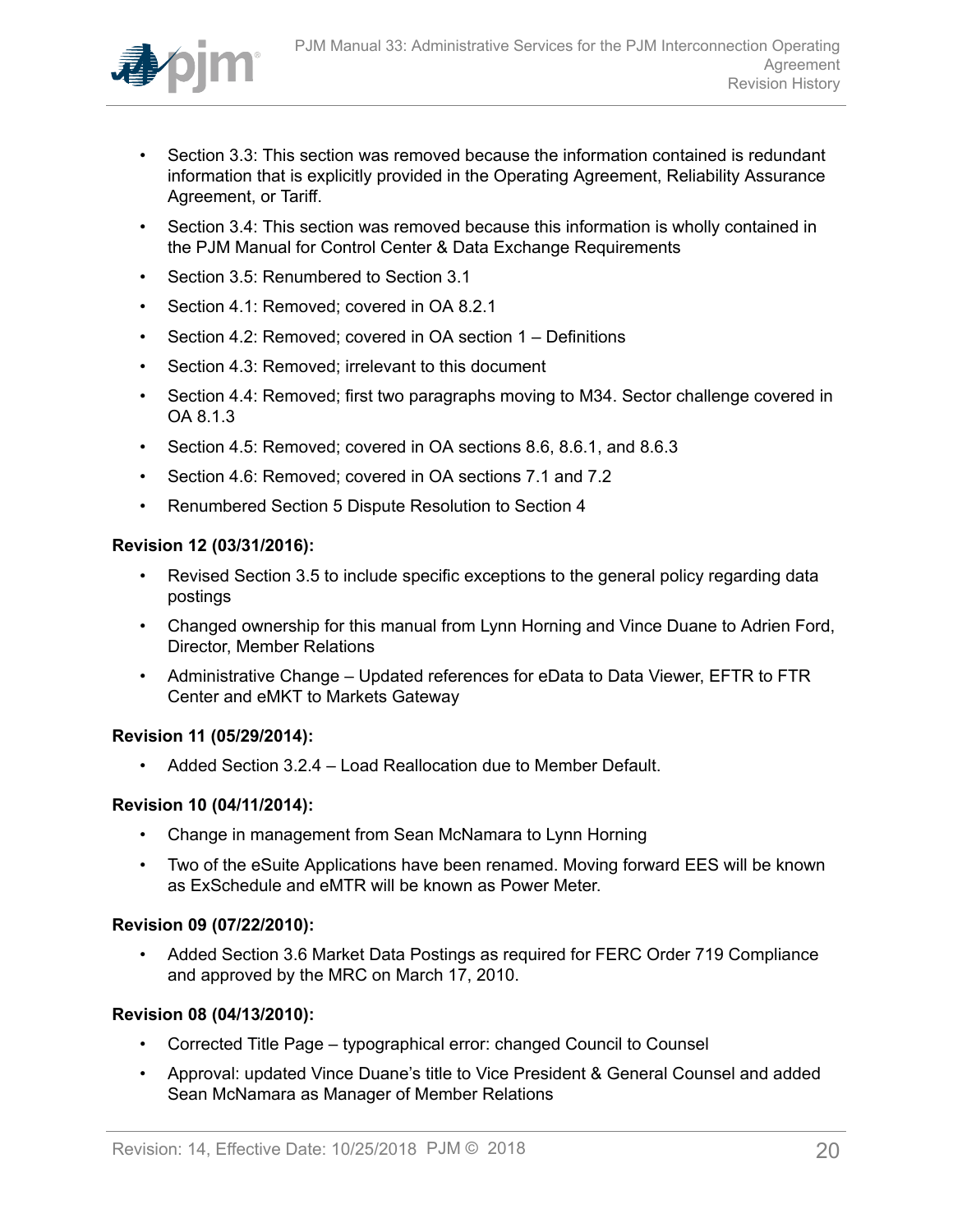

- Section 2: Qualifications for PJM Membership grammatical changes and updated links to new website
- Section 2: Qualifications of PJM Membership Effective Date, Termination & Withdrawal Process: corrected Article 6 to Article 5 and identified Reliability Assurance Agreement
- Section 2: Qualifications of PJM Membership updated settlement obligation period ending time frame
- Section 2: Qualifications of PJM Membership Application Cost: added membership costs and fee structure and clarifying language
- Section 2: Qualifications of PJM Membership Credit Policy and Credit Requirements: removed entire section and replaced it with a summary and added the link to the Credit Policy and Credit Requirements on the PJM website.
- Section 5: Dispute Resolution Arbitration Costs: clarifying language regarding PJM member

### **Revision 07 (09/08/2008):**

- Table of Contents (revised and updated page numbers)
- Section 1 Operating Agreement of PJM Overview (updated Sector Selection Form Members Committee
- Requirements for Application (name change)
- Section 2 Qualifications for PJM Membership (added Associate Membership)
- Section 2 Qualification for PJM Membership (replaced entire Credit Policy and Credit Requirements section)
- Section 3 PJM Interaction (added Associate Membership)
- Section 4 Members Committee (updated Committee Sectors)
- Section 4 Members Committee (updated Quorum and Voting)
- Section 4 Members Committee (updated Sector Challenge)

#### **Revision 06 (10/1/2007):**

- This revision is a rewrite of the PJM Manual for Administrative Services for the Operating Agreement of PJM reflecting current practices and procedures for doing business with PJM.
- Changed references from "*PJM Interconnection, L.L.C.*" to "*PJM*."
- Renamed Exhibits I.1 to Exhibit 1.
- Reformatted to new PJM formatting standard.
- Renumbered pages to consecutive numbering.
- Incorporated updated Sector Selection Form.
- Changed references from MAAC to Reliability First.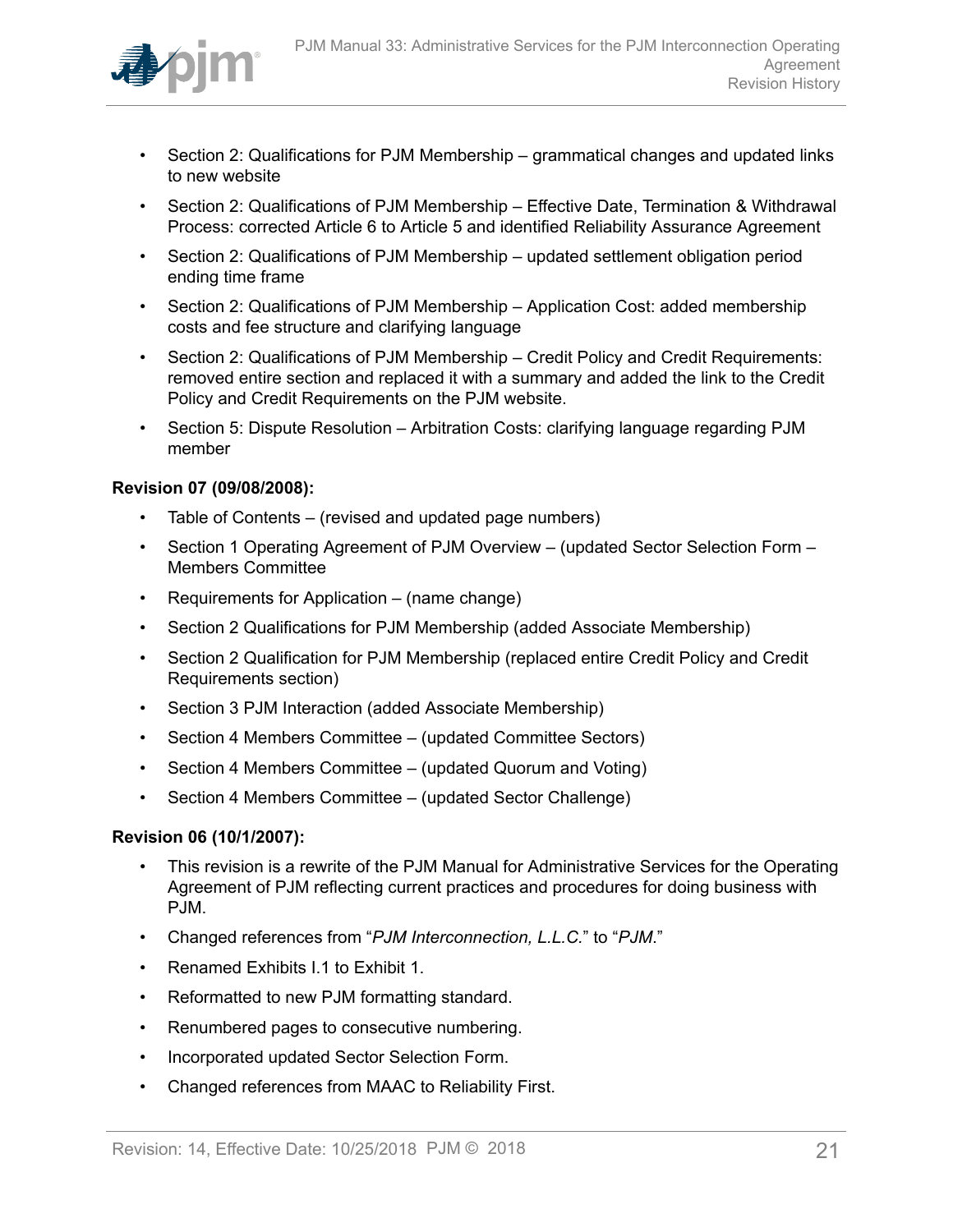

• Updated internal contacts.

#### **Revision 05 (4/26/2000):**

- Updated Attachment B: Application for Membership. Replaced "*Payment Surety Bond",* pages 10 and 11 of *Attachment E.*
- Updated Attachment C: Application for Transmission Services. Replaced "*Payment Surety Bond",* pages 10 and 11 of *Attachment E.*

#### **Revision 04 (3/24/2000):**

- Updated Attachment B: Application for Membership. Replaced *Attachment E.*
- Updated Attachment C: Application for Transmission Services. Replaced *Attachment E.*

#### **Revision 03 (2/04/2000):**

- Updated Attachment B: Application for Membership. Revised 'Letter of Credit' in Attachment E, page 9 of 10.
- Updated Attachment C: Application for Transmission Services. Revised 'Letter of Credit' in Attachment E, page 9of 10.

#### **Revision 02 (12/13/1999):**

- Updated Attachment B: Application for Membership. Revised 'Guaranty' in Attachment E, page 6 of 10 and page 7 of 10.
- Updated Attachment C: Application for Transmission Services. Revised 'Guaranty' in Attachment E, page 6 of 10 and page 7 of 10.

#### **Revision 01 (10/01/1999):**

- Updated Attachment B: Application for Membership.
- Updated Attachment C: Application for Transmission Services.

#### **Revision 00 (05/02/1997):**

- Changed references to PJM Interconnection Association to PJM.
- Changed references to PJM to PJM where appropriate.
- Changed references to PJM to PJM RTO where appropriate.
- Changed references to PJM IA to PJM.
- Changed references to IA to PJM.
- Changed references to Mid-Atlantic Market to PJM Interchange Energy Market.
- Changed references to Mid-Atlantic Market Operations Agreement to Operating Agreement of PJM.
- Changed references to pool to control area.